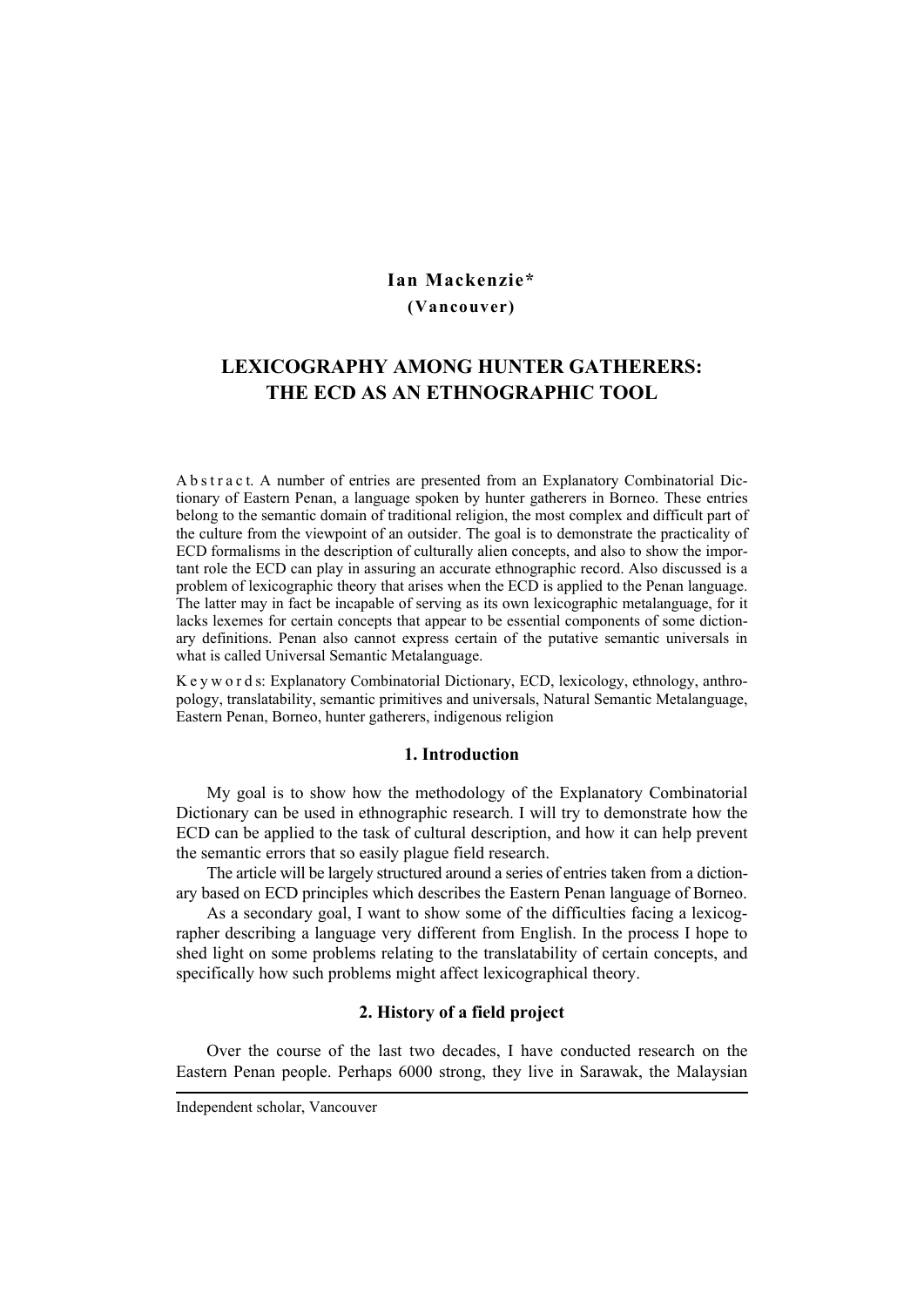federal state that occupies the northwest portion of Borneo. Until the last of the nomadic bands settled some five years ago, they were one of the world's last groups of nomadic hunter gatherers. My initial engagement with this people was as co-author and co-photographer of a book depicting their traditional material culture<sup>1</sup>. The field work that immediately followed was primarily linguistic, as I strove to acquire enough of their language to allow me to create an ethnography. I have so far transcribed well over a million words of text, much of it describing their belief system. The majority of this is already translated, and all will be published in due course. However, in terms of sheer size, the most significant work is destined to be a dictionary of their language based on the principles of the ECD. This draft dictionary of the Eastern Penan Language currently contains about a million words of text, the majority in examples and encyclopaedic information.

The field work in which I am engaged is not typical of that conducted by most academic researchers, whether they be linguists or ethnographers. At least four things distinguish my work from that of the majority of field workers. First, there is the factor of time. As is well known, universities have limited funds for putting graduate students into the field; most cannot expect to stay more than a year. I enjoy the immense privilege of being able to support my own research, and this fact has enabled me to make thirty trips to Borneo for a cumulative stay in excess of two years. (The total time spent at home analysing texts adds up to quite a number of additional years.) The second difference is the scope of the work. While graduate students are wisely counselled to select a rather narrow subject, I am pursuing the overambitious goal of recording the language in its entirety, and at the same time collecting an ethnography. A third difference is my heuristic methodology. The traditional ethnographer is a witness to a living culture, and while information obtained from informants is an essential part of the investigation, such data generally supplements behaviour actually observed. In a dying culture, like that of the Penans, much of the most interesting knowledge is no longer applied; it remains hidden in the memories of elders. This is especially true in the case of the pre-Christian belief system. Thus, I rely much more heavily on oral history than most fieldworkers of the past, and this, needless to say, requires a deeper knowledge of the language. The fourth way in which my research is unusual is in the way it combines linguistics and anthropology. Lexicography is one of my ethnographic tools. Demonstrating how this is so is the main object of this paper.

I began my fieldwork in the way most ethnographers do: by starting to acquire the language, and simultaneously attaching myself to a mentor. My first mentor was bilingual in Penan and Malay, and my initial method was eliciting Penan equivalents of common Malay words.

 <sup>1</sup> <sup>1</sup> (Davis, Mackenzie, Kennedy 1995).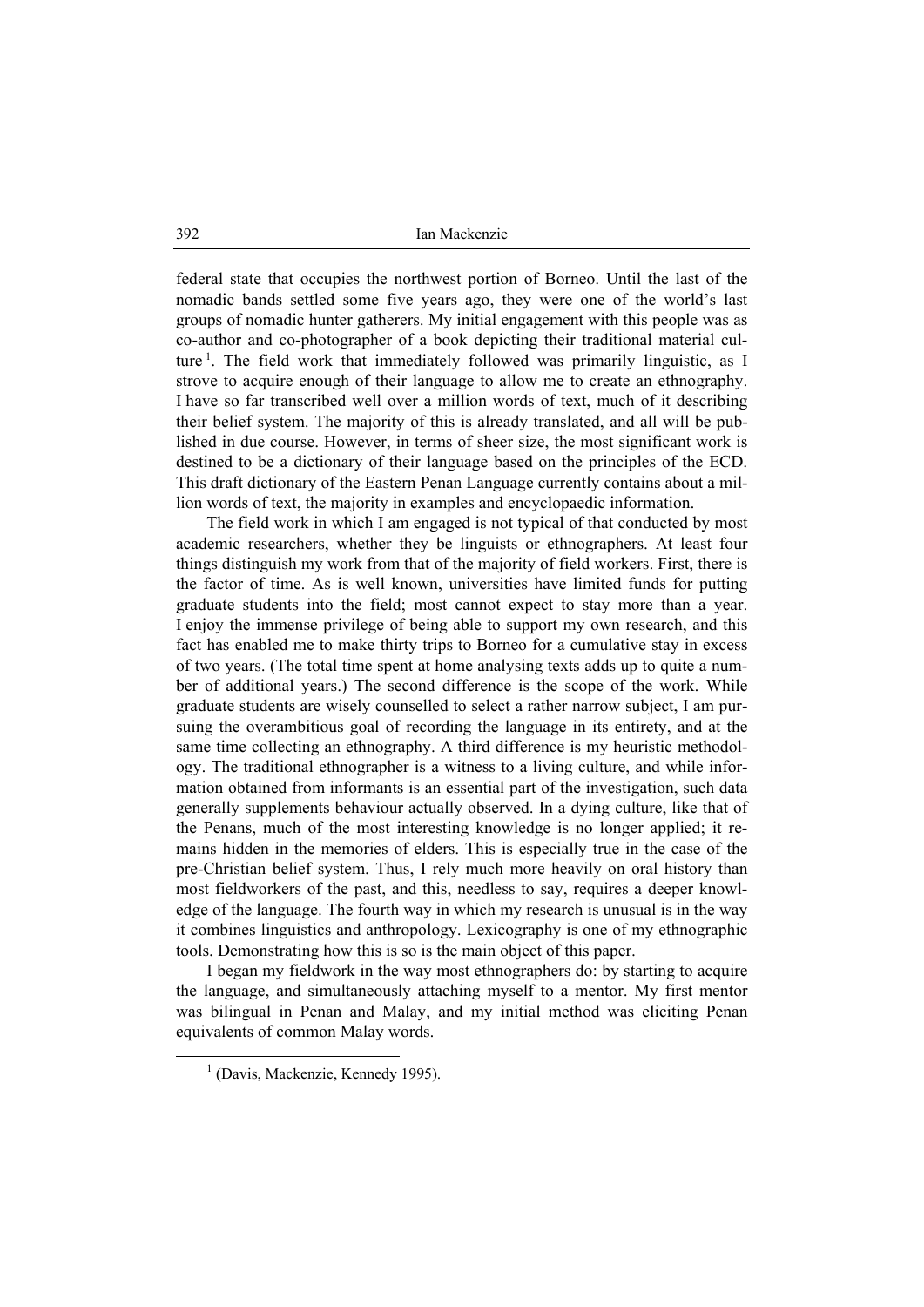Even before I found myself speaking the language at a basic level, I became aware of the inadequacy of this approach. Penan and Malay are both Austronesian languages, and are rather similar in terms of phonology, syntax and morphology. There is also a certain amount of obviously cognate vocabulary. Nonetheless, it soon became clear that at the semantic level their respective vocabularies were much more «asymmetrical» than any two European languages with which I am familiar — English and Russian, for example. Even at the outset I was often unable to elicit any kind of Penan equivalent for a Malay term. And the more I advanced beyond basic vocabulary, the more frequently I encountered Malay words which my informants could or would not gloss, or did so in a way that was obviously wrong.

My word list gradually turned into a dictionary, and in time I found that the majority of lexemes I was adding had no English equivalent. Thus, the need for ECD-like definitions constantly increased. At the moment, some eighteen years into the project, I am continuing to expand a dictionary containing more than ten thousand entries. Only a small minority of newly added lexical items can be glossed with an English word or set phrase reasonably close in meaning. Whenever there is such a word or phrase, I enter it in a dictionary zone that I call «English near-equivalent». I have made use of that zone to prepare an English-Penan dictionary. Perhaps to the disappointment of my Penan friends who asked me to compile it, this work is much shorter than the Penan dictionary proper, containing as it does only about 2,800 entries.

In other words, most of the Penan vocabulary names concepts that do not exist in English — both because English «slices up» our common reality in a way quite different from Penan, and because Penan labels ideas and knowledge that simply do not exist in our European universe. Yet another way of putting this is that Europeans and Borneans live in very different cultures<sup>2</sup>.

 <sup>2</sup>  $<sup>2</sup>$  One might expect the lexicons of English and Penan to be semantically asymmetrical</sup> in both directions — i.e. if the majority of Penan lexemes have no close English equivalent, then the majority of English lexemes should have no close Penan equivalent. A test I recently conducted suggests that this is indeed the case. With the help of Komeok, my best language informant (who is reasonably functional in English) I attempted to translate 46 entries selected at random from an English learners dictionary. (Longman Active Study Dictionary of English.) In only 9 cases did Penan lexemes exist with meanings sufficiently close to the English ones to be given as simple equivalents. Another 14 English lexical items could be satisfactorily explained with paraphrases no longer than 18 words. Fully half of the English items could only be explained with very long texts. Eleven of the English lexemes would require such lengthy explanations of the alien cultural concepts underlying them that in practice they were untranslatable (the data can be viewed at http://www.rimba. com/pdlextestf/pdlextest.html or by searching for the phrase «English-Penan equivalents test landslide-last»).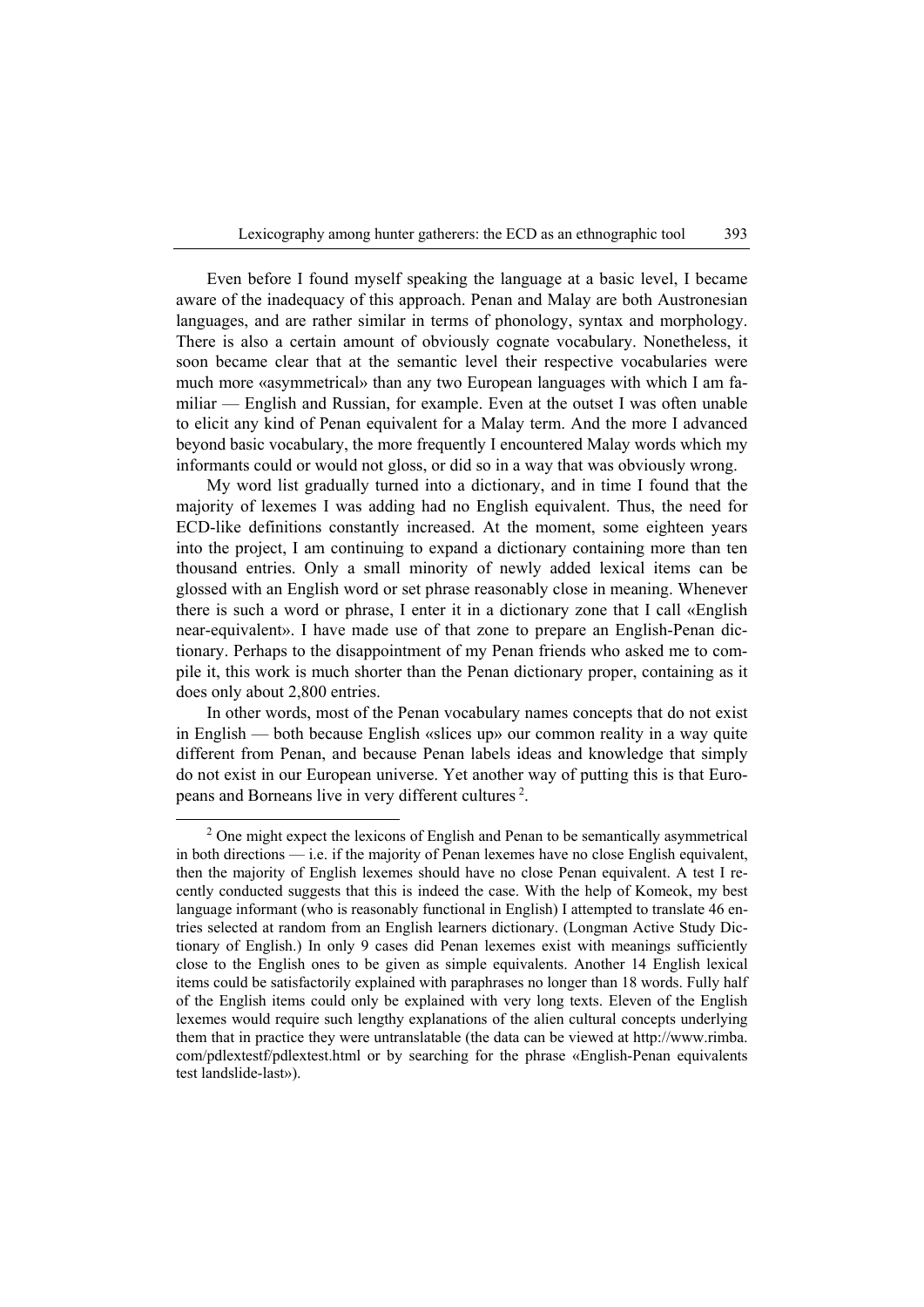# **3. Formalisms and theoretical problems**

The dictionary is a work in progress, as is my knowledge of the language. While many of its entries look reasonably complete, many more are just sketches or notes awaiting the acquisition of further data<sup>3</sup>. The example zones are often much longer than what one would expect to find in a normal ECD, for they contain much raw data culled from my transcriptions of Penan texts. In many cases the encyclopaedic zones are still empty, and in other cases contain unedited field notes.

In its formal structure, the dictionary is not a fully fledged Explanatory Combinatorial Dictionary. I have adopted a number of simplifications. For example, government patterns are not shown in tabular form, but by means of various spacesaving shortcuts. This task is made easier by the fact that in Penan the expression of any and all semantic actants is syntactically optional. Collocations are simply listed and glossed in English, with no attempt being made to analyse them as Lexical Functions.

The definitions are written in English. In formal ECD terms, they are therefore only translations, for they do not decompose lexemes into units of the same language as the definienda.

There are three reasons why I have chosen to use English definitions, two of them being rather obvious. First, the dictionary is destined for foreigners, whether scholars or people in the field wanting to acquire the language; and definitions in Penan would present an insuperable obstacle to such users. Second, although I now write basic Penan quite correctly, I did not have this skill while I was accumulating the first several thousand entries <sup>4</sup> .

The third reason why I opt for English is rather more interesting. I strongly suspect that the Penan language in its natural form is not an adequate metalanguage for writing ECD definitions.

My suspicions in this regard were strengthened by a preliminary test I conducted. I tried translating into Penan the definitions of five lexemes that appear in the French ECD. I chose lexemes that have close equivalents in both English and Penan. These were *étonnement*, *conseiller*, *fatigué*, *faim,* and *attendre*, closely equivalent to *surprise*, *advise*, *tired*, *hunger* and *wait for* <sup>5</sup> *.* In the case of the former

 $\frac{1}{3}$ <sup>3</sup> This describes the current work in progress. The version I make available to interested scholars was prepared in 2006, and looks «clean» and superficially complete. However, I have added and corrected a great deal since that time.

<sup>&</sup>lt;sup>4</sup> I should point out that even today I do not take the risk of publishing any Penan text that I myself have authored, however simple it may be, without having it checked by a reliable informant.

 $<sup>5</sup>$  Mel'čuk (1984) for the first of these lexemes, (1992) for the second two, and (1999)</sup> for the final two. I exploit the French ECD purely for convenience: unfortunately, there does not yet exist an English ECD.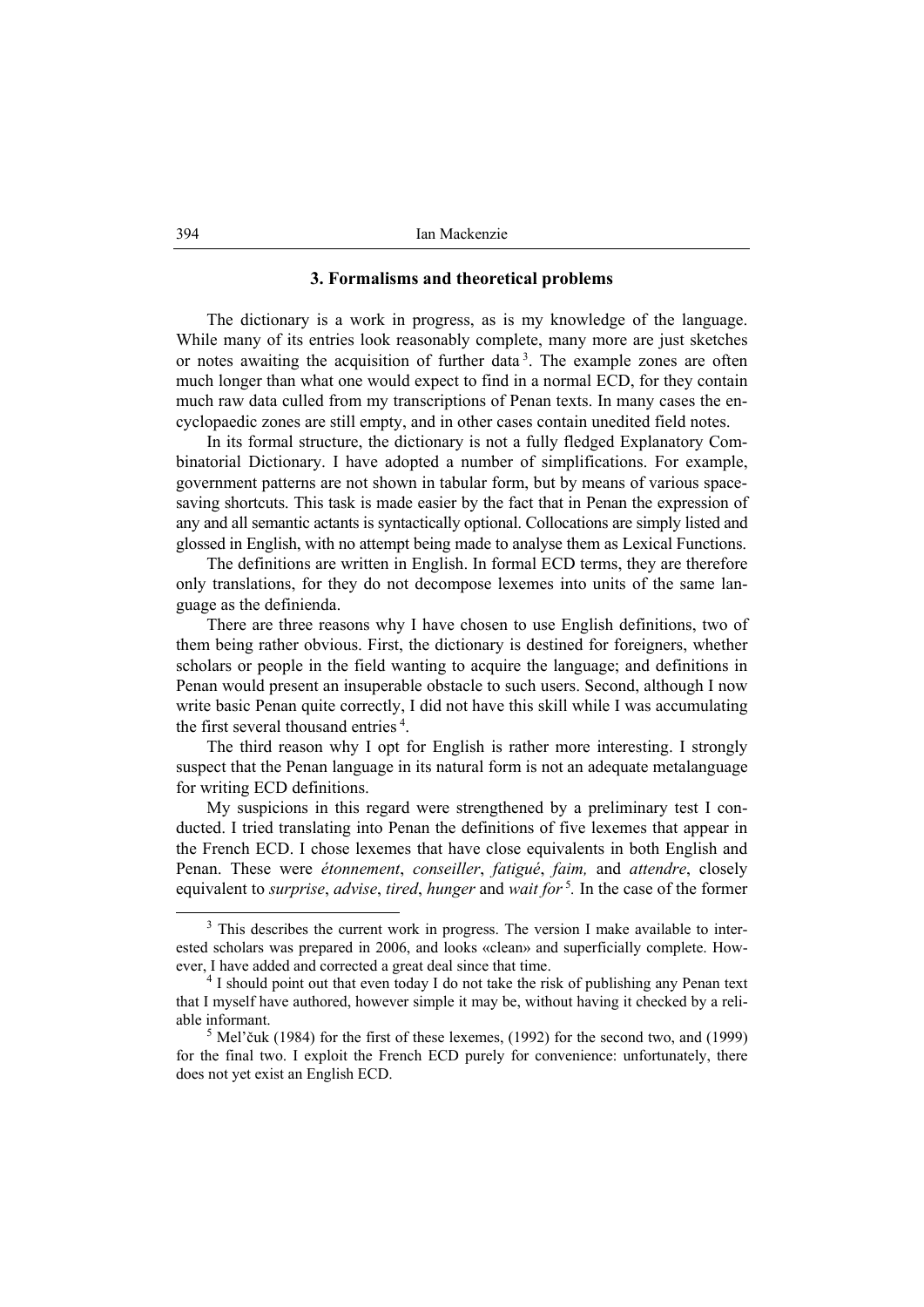three, which correspond to the lexemes *mujah*, *tepat*, and *mutau*, I managed to write Penan definitions that seemed at least marginally acceptable; but in the case of the latter two, I ran into serious problems.

To show these problems, I provide English versions of the two French definitions, and then do my best to further translate them into Penan. Then I provide retranslations in which I remain as faithful as possible to the Penan terms I have used in the definitions.

*hunger of X for Y* = need that X feels for nourishment which corresponds to X's basic need for energy and for the substances necessary for the development of  $X$ 's body, which is felt by  $X$  as an emptiness in  $X$ 's stomach, and which can cause malaise in X's body and even the death of X if the need is not met, and which X must satisfy by eating Y or by suckling to obtain (milk) Y.

In Penan, the basic form is not a noun but an adjective, but the meaning is identical or at least very close.

*X la'au* = X kelo kuman uban akam X barei usan lem betuken X, boh X meseti' kuman hun X juk ala pengegahang atau hun usah X juk tai vat, boh hun X bé' kuman X omok lemo avé mago avé matai<sup>6</sup>.

gloss: *X* is hungry = X wants to eat because X has a feeling that is like an emptiness in X's stomach, and X must eat if X is going to acquire strength or when  $X$ 's body is going to grow bigger, and if  $X$  does not eat  $X$  can get weak and thin or even die.

Penan has no word meaning 'need', and so I replace the first instance of the English lexeme with a verb meaning 'want / desire', and the second instance with a verb meaning 'must'<sup>7</sup>. There is nothing in the language that comes remotely near English «substance», so I have omitted this element. «Development» is another lexical concept that does not exist. I say *lemo* 'weak feeling', since people often describe themselves as feeling this way when they are hungry. There is no translation for «malaise»; the word *sakit* perhaps comes closest but it is vague, denoting as it does both physical hurt and injury as well as systemic illness, and I've never heard people using it in connection with hunger. But *mago*, 'excessively thin for lack of food', is semantically linked to *la'au.* There exists an idiom *matai la'au*, 'die of hunger'. (I have simplified the definition by leaving out Y, which cannot be expressed in the government pattern.)

 <sup>6</sup>  $6$  Penan spelling (standardized by myself) mostly matches IPA. /j/ and /y/ as in English, /v/ is a bilabial fricative, /ng/ and /ny/ velar and palatal nasals respectively, /'/ is glottal stop, /e/ is schwa, /é/ as in French. There is no stress.

<sup>7</sup> It is possible that Penan once had no word for 'must': *meseti'* is almost certainly borrowed from Malay *mesti* (as evidenced by the epenthetic schwa — Penan allows no consonant clusters), and I have been unable to elicit any obsolete word having this meaning.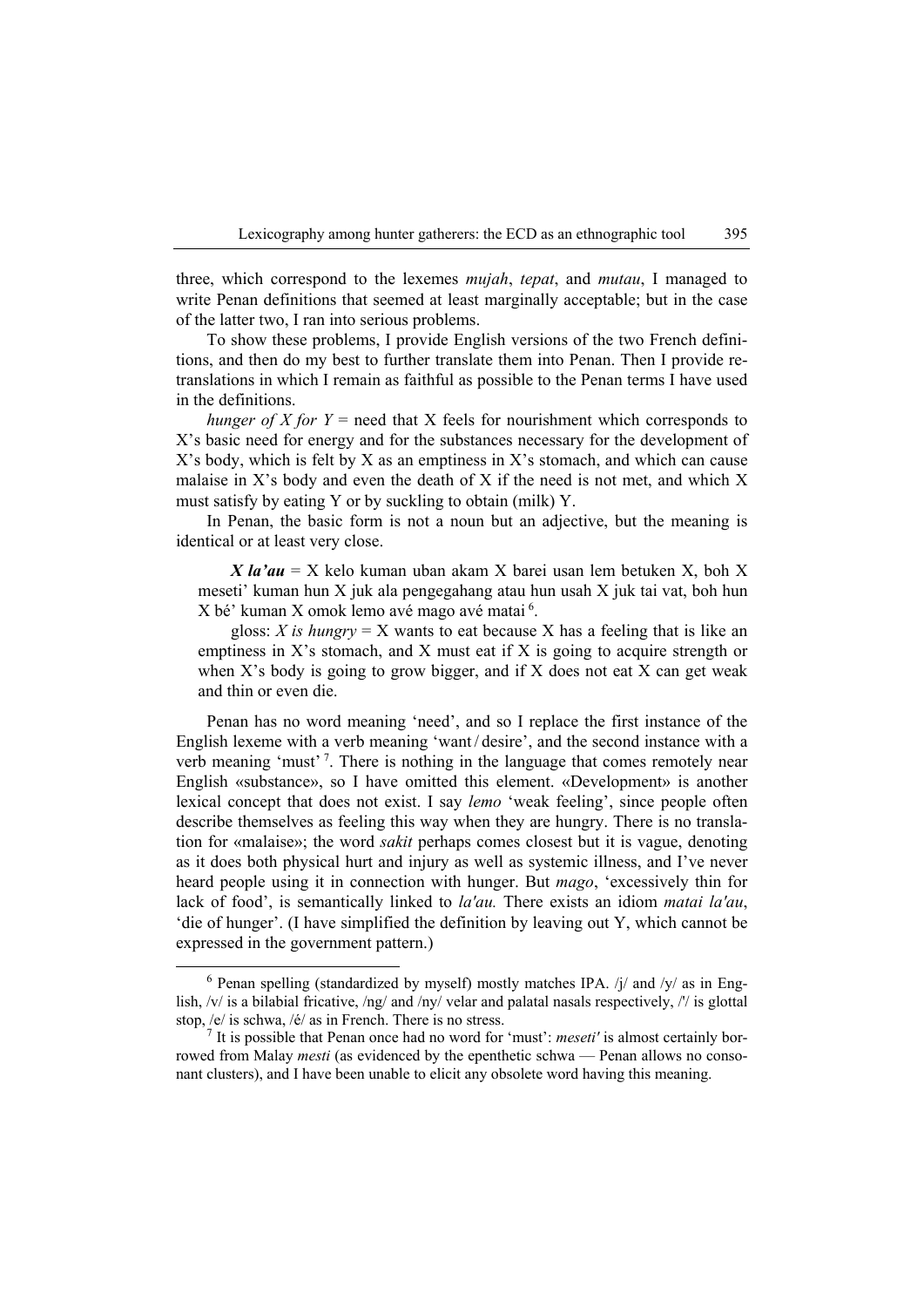| 396 | Ian Mackenzie |
|-----|---------------|
|     |               |

Perhaps the biggest problem with the Penan definition is its overall structure. Penan is extremely resistant to grammatical embedding, so nothing similar to the series of «which» clauses is possible. While the English definition is one sentence, the Penan version can be analysed as three separate ones. The semantic relationship between them is not explicit; it must be inferred.

The next lexeme I will explore is *mena*, close or identical in meaning to English *wait* or French *attendre I.2*.

X waits for Y at  $Z =$  knowing or believing that a fact  $Y^1$ , in particular the arrival of  $Y^1$  from  $Y^2$ , will occur at place Z where X is located, || X remains at Z with the purpose of being present when  $Y^1$  takes place.

Here is the best I can do to translate this:

*X mena Y éh lakau jin W tai tong Z* = X jam atau ngio Y juk lakau jin retek W tai tong retek Z, boh X moko tong Z uban X kelo moko tong Z hun Y avé tong Z.

gloss: *X* waits for *Y* that travels from *W* to  $Z = X$  knows or reckons that *Y* will travel from place W to place  $Z$ , and  $X$  stays at  $Z$  because  $X$  wants to be staying at Z when Y arrives at Z.

The problem is that there is no way of translating into Penan two components of the English definition: *fact* and *take place*. I have therefore restricted my definition to circumstances where arrivals are involved. However, Penan *mena*, just like English *wait for*, accepts, as its second semantic actant, events other than arrivals. For example,

*Irah mena ha' bolo.* They are waiting for the sound of the bamboo slit drum. *Iah mena ba metei.* She/he is waiting for the river to subside.

*Akeu mena tinen ké' bah pi'ong.* I am waiting for my mother to bake a biscuit.

Try as I might, I can find no way of writing a definition to cover such cases, unless I provisionally borrow into Penan such English terms as *event* and *occur* <sup>8</sup> *.*

 <sup>8</sup> After hours of effort, I did find a way around a similar problem in the case of *étonnement — surprise — mujah.* My English translation of the French definition contains the terms *occur* and *event* (as well as the equally untranslatable *circumstances* and the somewhat untranslatable *emotion*, *believe*, and *improbable*). However, I was able to write the Penan definition in such a way that the second actant Y serves as the only element bearing the meaning '*event*': *X mujah na'at/menéng*  $Y = X$  na'at/menéng Y, boh bé' jak X na'at/ menéng Y, X ngio barang Y bé' omok; boh uban X lepah na'at/menéng Y, X jam Y omok mu'un; uban néh kenat kenin X barei kenin uleu kelunan bé bé hun lu' na'at ineu ineu éh tenejeu lu' atau bé' sakui ta'an lu'. GLOSS: *X is surprised to see*/*hear Y* = X sees/hears Y, and before X saw/heard Y, X reckoned Y may not be possible; and because X has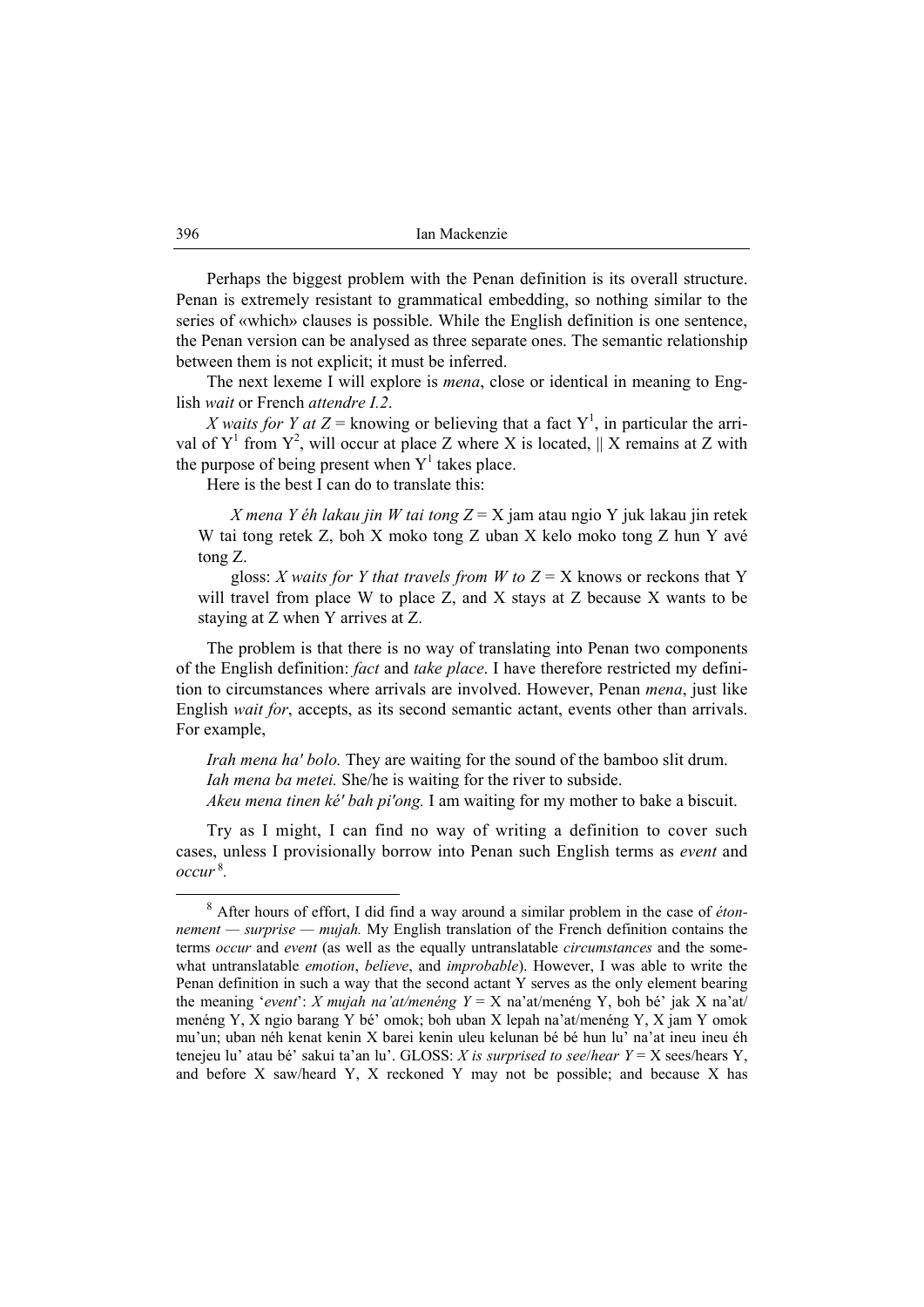Thus, in two out of five attempts I found myself unable to write adequate ECD definitions in Penan. It is therefore worth asking if good Penan definitions could be written using an alternative method of semantic decomposition. One might try the approach long advocated by Anna Wierzbicka. This semanticist and her collaborators, most notably Cliff Goddard, write much longer definitions than those permitted in the ECD. Rather than employing the «maximal block»<sup>9</sup>, she and her colleagues write their definitions in what is called Natural Semantic Metalanguage, which consists of an «alphabet» of putative universal semantic primitives. The list of primitives that Wierzbicka and Goddard currently propose contains more than  $60$  terms  $10$ , and they claim that all languages have «specific words or word-like elements» denoting them  $11$ .

One disadvantage of their approach is the unwieldy length of their definitions, often making them impractical for use in an actual dictionary 12. However, in the case of Penan at least, their approach might have the advantage of providing a set of terms that the language actually possesses.

Unfortunately, several of her putative semantic universals cannot be clearly expressed in Penan by specific words or word-like elements — or even expressed at all. These problematic terms are: *something*, *words*, *happen*, *for some time*, and *part of*.

There is no word meaning 'something'. There is a phraseme *ineu ineu* that very occasionally can be translated as 'something' — e.g. *Kineu pu'un ineu ineu ta'an ko'?* QUESTION PARTICLE there-is ineu ineu seen-by you 'Do you see something?' — but a better translation is always 'anything'. *Iah seruh ineu ineu* (he think ineu ineu) does not mean 'He's thinking of something'; it would normally be interpreted as meaning 'He thinks of all kinds of crazy old things'. One of the «canonical sentences» claimed by Wierzbicka to be universally translatable 13 is *You did something bad*, and while it can be translated as *Ka'au maneu pengesa'at*  'you do evil' (both literal and actual meaning), no element denoting *something* ap-

l

seen/heard Y, X knows that Y is truly possible; because of that, X's mood/feeling is like the mood/feeling that all we humans have when we see anything that is strange to us or that we have never seen before.

<sup>&</sup>lt;sup>9</sup> See (Mel'čuk 2006: 35).

<sup>10 (</sup>Goddard, Wierzbicka 2002; Goddard 2008)

 $11$  In (Wierzbicka 2006) and elsewhere

<sup>&</sup>lt;sup>12</sup> That being said, it should be noted that Anna Wierzbicka has used this style of definition for the successful explication of any number of complex lexemes across a range of languages, and has been doing so for more than four decades. As a semanticist she is almost without peer.

<sup>13 (</sup>Wierzbicka 1996: 30).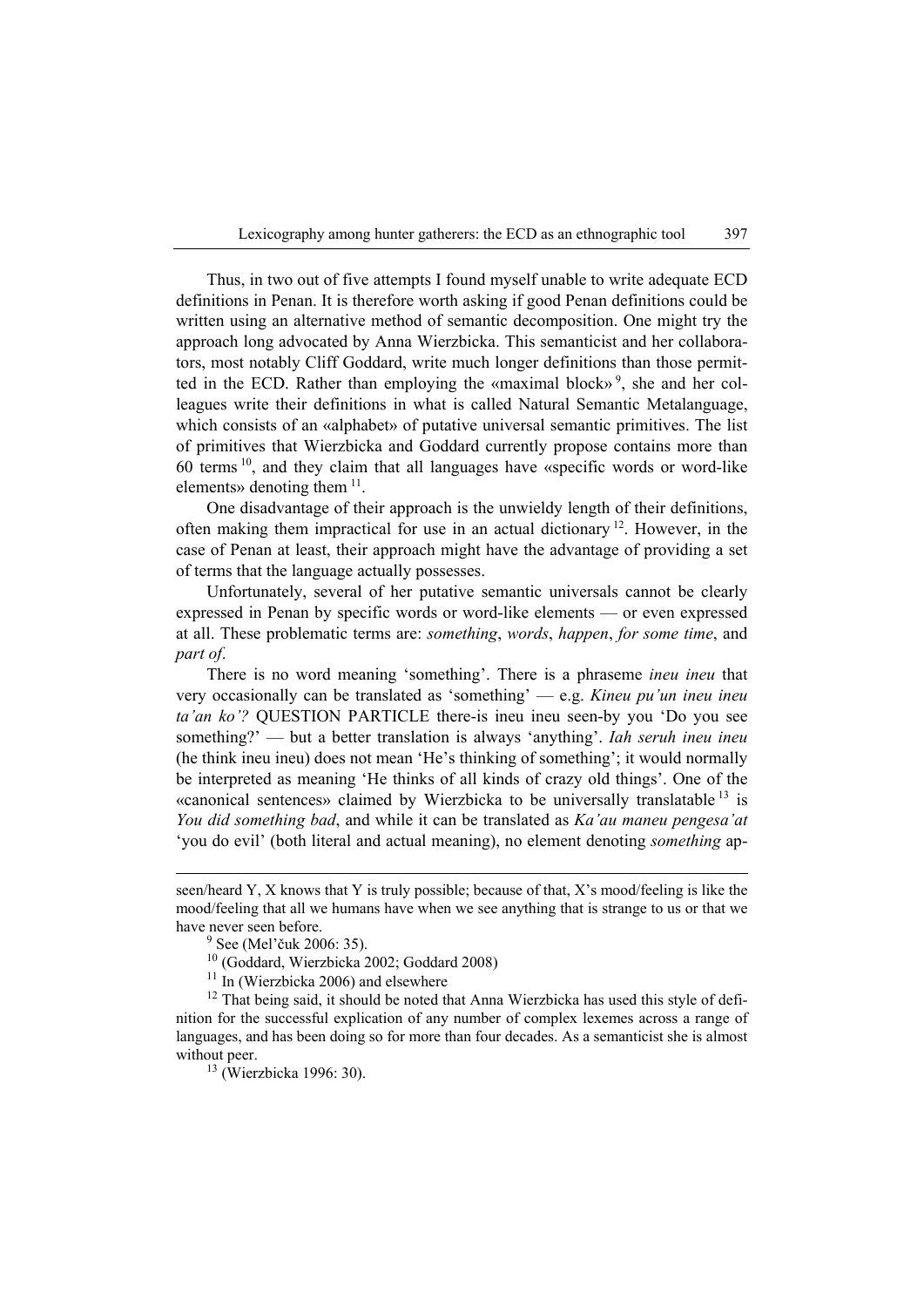pears in it*.* And in Penan there is no way of saying *Look for something big* — you have to decide in advance what it is you need, and say e.g. «Look for a big stick to throw at the dog»<sup>14</sup>.

If Penan had a word for 'thing', I could make do; unfortunately, it does not. The vocable *livah* has a primary meaning of 'cloth' or 'clothing', and a secondary meaning 'a thing owned, made, and used by people'. It cannot, for example, be used to denote a tree or a stone in the forest <sup>15</sup>.

One can refer to «words» only vaguely with the noun *ha'*, which unfortunately also denotes 'sound', 'music', 'human language', 'voice', 'instance of speech', 'say' (*ha' X P =* utterance X P, i.e. 'X says P'), 'discussion', 'proceedings' (e.g. in a court case), 'news', 'something said in one's mind' (e.g. *Ha' ké' ka'au li'eu* (*ha'* mine you late) 'I thought you were late'). When it means 'instance of speech', it almost always denotes a complete message at least one sentence long 16, and never the plural of the spoken segment that we call 'word' in English 17. In any case, due to the extreme polysemy of the noun *ha'*, it could never be used in any definition without first being numerically indexed to disambiguate it, *à la* ECD<sup>18</sup>.

In Penan there are no lexemes denoting 'happen' or 'event'. Another of Wierzbicka's «canonical sentences» is *I know when it happened* <sup>19</sup>*.* This text cannot be rendered into Penan. One cannot ask «What happened?» Instead, you have to say something like «What's the news?» or «Was there a problem?» Of course hundreds of verbs and millions of possible utterances denote «happenings» or «events», but Penans have no general word labelling this concept.

<sup>&</sup>lt;sup>14</sup> The *something* in this «canonical» example denotes an event, and the one in my example denotes a physical thing. Penan has a lexeme for neither, but it occurs to me that some languages may have a lexeme for one but not the other.

<sup>&</sup>lt;sup>15</sup> Note there is also no word for *someone*, another proposed universal. However, it's easy to get around that by using the term *kelunan* 'person, people'. In a language with optional articles and no grammatical plural, *kelunan*, when unqualified, serves quite nicely as 'someone /some people' — e.g. *Pu'un kelunan mena sa usit —* literally, There-is/are persons/ people wait outside. But there would be no way of translating NSM definitions containing the strings *this something* or *this someone*.<br><sup>16</sup> It is perhaps worth pointing out that in Penan many sentences are one morpheme

long, for the reason that all verbal actants are optional.

<sup>&</sup>lt;sup>17</sup> Although *words* is the term that currently appears in the list of putative semantic primes, it appears to denote not 'act of speech', but rather the plural of 'word': plural *words* contrasted with singular *word* appear in a definition proposed in (Goddard 2008: 37).

<sup>&</sup>lt;sup>18</sup> The missionary who translated John 1:1was forced to disambiguate this vocable by translating *logos* as *ateng ha'* ('words/speech uttered aloud') — which of course is an excessively narrow gloss.

<sup>19 (</sup>Wierzbicka 1996: 30).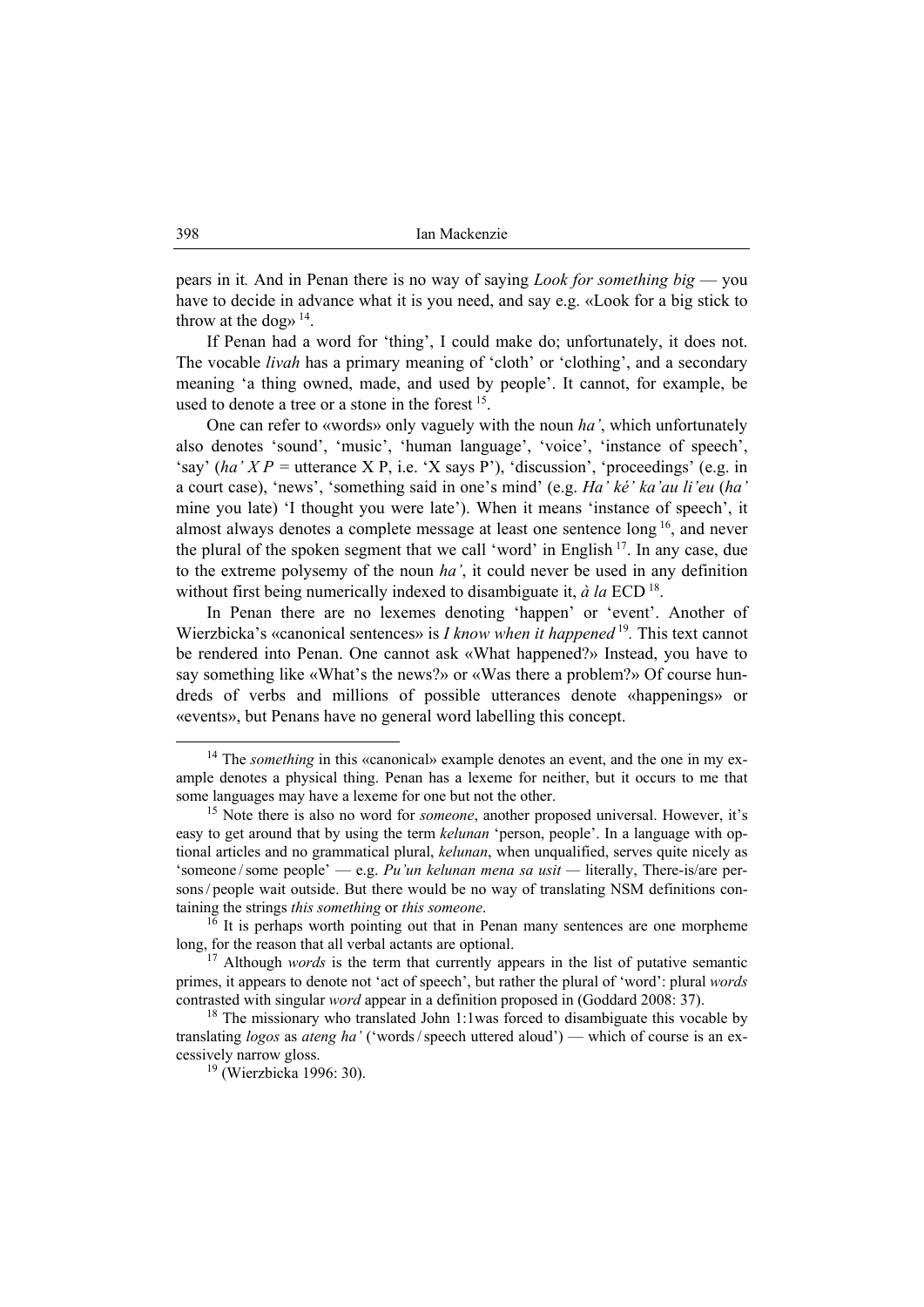Penan has no word for 'time', in the sense «time that passes» <sup>20</sup>. Similarly, it cannot express «for some time». If I interpret the latter expression as meaning 'neither for a short time, nor for a long time', this also cannot be expressed, for the closest one can come in Penan — *bé' metok bé' lebé* ('not briefly not lengthily')  is uninterpretable 21.

As for «part of», there is no general term, only values of lexical functions. One can say 'grain (or basket) of rice', 'lump of dough', 'length of sago trunk', but there is no lexeme that means 'part' that can be used as a term of a definition  $22$ . There is a lexeme *tulat* which can be roughly glossed as 'share'. The concept of *tulat* lies at the heart of Penan culture; a *tulat* is one of the equal shares of food that each household receives. But it denotes the product of a division, not a part, and each *tulat* is by definition the same size as the next.

For the lexicographer who would write definitions in Penan, the absence in that language of terms denoting 'thing /something', 'event' and 'part of' is particularly irksome. These semantemes appear to be essential in many ECD definitions.

Thus, I use English in my definitions not only for reasons of convenience and practicality, but also because there appear to be theoretical obstacles to using Penan as a dictionary metalanguage, at least in unmodified form.

I do not, however, use ordinary English for my definitions. I use a carefully chosen metalanguage. To the extent possible, I only use English lexemes that can be readily translated into Penan. I also often use Penan lexemes, placing them in italics. I do so when I believe that the concepts they label are an important semantic component of the lexemes being defined, and especially when English is inadequate to describe those concepts. In this way, I believe that I can enjoy the best of both worlds. I can exploit a language long honed to express complex thoughts in

<sup>&</sup>lt;sup>20</sup> Although Penans have expressions denoting 'in the past', 'now', and 'in the future', as well as 'the time / moment when', 'interval' (between two events), not to mention 'for a long time' and 'for a short time', they have no linguistic concept of an imaginary axis along which we order events, viewed as a kind of continuum, or a substance that flows. Thus, it is impossible to translate texts such as «kill time», «Time is every mortal's greatest enemy», or «Chronos, the god of time». (I would dearly love to translate the latter — I describe our pre-Christian beliefs to my informants, in order to make them feel safe from hellfire when they tell me about theirs.)

<sup>21</sup> The situation in Malay is identical, and when Wierzbicka glosses *sebentar* as 'for some time' it must be because she has been misinformed. (Wierzbicka 1999: 37) This Malay word actually means 'in a very short time from now'.

 $22$  I find it puzzling that (Wierzbicka 1996: 60) admits that although some languages have no word for *part,* they find other ways to express the idea it labels. To whatever extent that latter statement may be true, it is in contradiction with her basic premise that her putative universals must be labelled with a single lexeme or phraseme that can be used in a definition.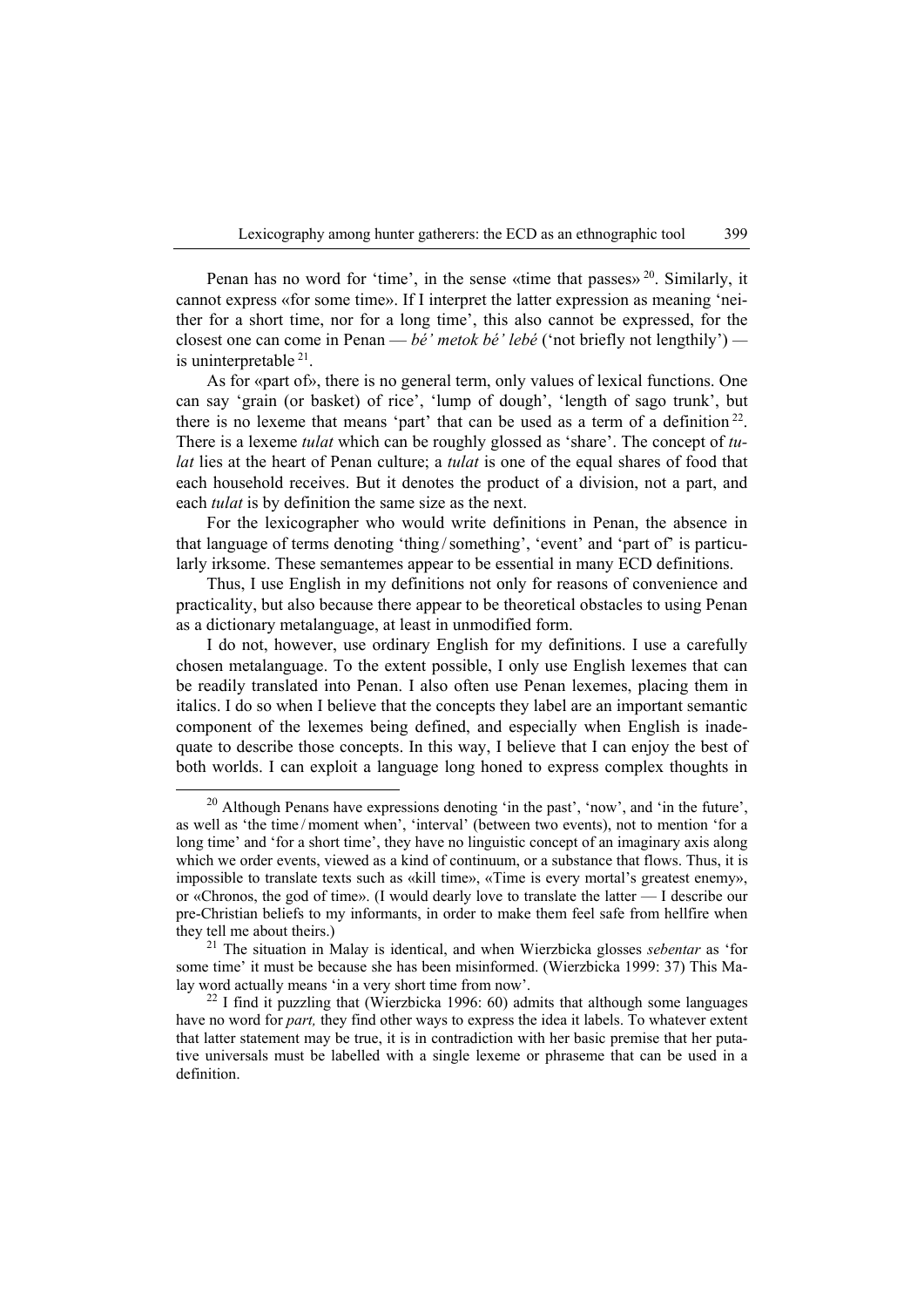written form, and at the same time use whatever Penan concepts seem useful or necessary — and as I have said, thousands of these have no equivalent in English.

### **4. A brief tour through the Penan lexicon**

# **4.1. The material world**

Penans label even tangible things very differently from the way we do.

Take, for example, the vegetable kingdom. There is no word for 'plant'. In early versions of my dictionary, I simply glossed *kayeu* as 'tree', *savit* as 'palm', and *ureu* as grass. But I turned out to be wrong in all three cases, and had to write a full definition for each. Although *kayeu* covers most plants we call trees, it does not include any kind of palm, and does include even tiny plants that are tree-like in form but never grow large. *Savit* covers only palms that have both edible hearts and are thorny — and four thornless sago palms as well. *Ureu* covers a variety of seemingly unrelated plants generally no more than knee-high, including grasses and at least one kind of club moss.

I have collected something like 1200 «specific» terms for plants, most of them trees. My principal informant, Galang, thinks he may know the names of 2000; I am inclined to believe him. I once roped off a  $10 \times 10$  metre plot of forest, and he named every plant within the enclosure — about 120 kinds. But with something like 10,000 species of flowering plant, a quarter of them trees, it is clear there must be a lot of underspecification. In other words, Penan often combines more than one species under a single name. A week spent in the forest with Penan informants and two professional botanists showed me that different species to which Penans assign a single name often belong to different genera. Thus while a significant amount of Penan nomenclature matches the Linnaean system, much of it does not.

There is also overspecification; that is, dividing a single Linnaean species into two disjunct categories, based on variations in appearance or size. The latter frequently occurs in animals that they hunt. But many animals too are underspecified, such as bats and frogs. There are over a hundred species of the latter, but only a score or so of words -- none of them being a general word meaning 'frog'. Making an accurate record of all this in a dictionary is an almost impossible task, all the more so since most of the remaining forests have been degraded or destroyed by logging within the last twenty years.

# **4.2. The supernatural world**

We now move into the realm of the intangible. In the preceding section, we gave some examples of how Penans semantically «slice up» the natural world that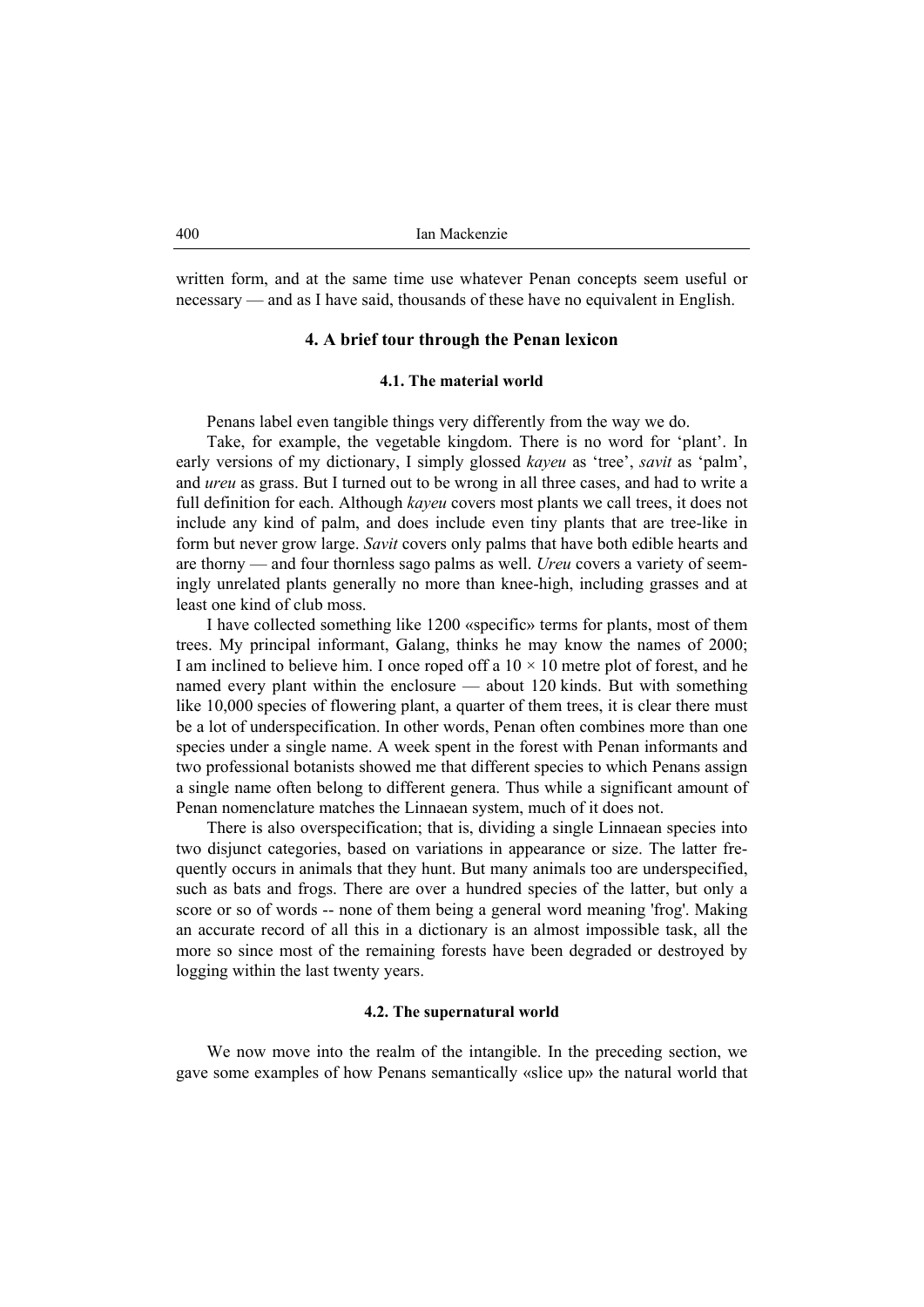they share with us. Now we shall see how they label things that sceptical westerners view as nonexistent. We come to the part of their lexicon that I find most interesting, for it embodies concepts utterly alien to European civilization. Of all Penan ideas, these are the ones most difficult for an outsider to probe.

Even though Christianity was imposed on the last nomadic bands some forty years ago, much of the old belief system remains, although the most interesting parts of it are locked in the minds of elders. It took years for me to convince Galang that he could tell me about the old beliefs and still be a good Christian. As it turns out, the majority of Penan texts that he dictates to me — even straight autobiographical accounts — reference religion to a greater or lesser degree. The preternatural permeates every aspect of their lives.

Here are a few examples of Penan lexemes denoting concepts infused with what we would call supernatural belief.

# *4.2.1 Balei*

In my prose translations, I have no qualms about glossing *balei* as 'spirit'. However, it is by no means synonymous with that English word.

### 1. *balei X*

= a race of thinking, talking beings which are not persons and have never been (part of) persons, and which has the name X, or whose members live in or are connected to X; or an individual member of such a race.

*balei kenangan* '*kenangan* spirit /spirits' (*kenangan* is just a name, and has no other meaning)

*balei telesai* 'spirit of the *telesai* tree' *balei medok* 'spirit of the pig-tailed macaque' *balei berungan* 'spirit of the rainbow / dragon'

2. *balei*

= *balei 1* or *ungap* or *penakoh*.

Let us examine each of the components of the definition for *balei 1*. «Thinking, talking beings who are not persons» captures the central component of this lexeme. We avoid using the term «supernatural», because no such concept exists in Penan. We do not say they are invisible, because from time to time we actually meet them in the forest; and they appear in dreams in human form, and talk to us. The element «never been (part of) persons» is necessary to exclude the ghosts and souls of dead people; these are never *balei 1.* (Note that even in a post-Christian context, this component excludes God, because God is supposed to have once been human.) Some races of spirit have proper names with no other meaning, whence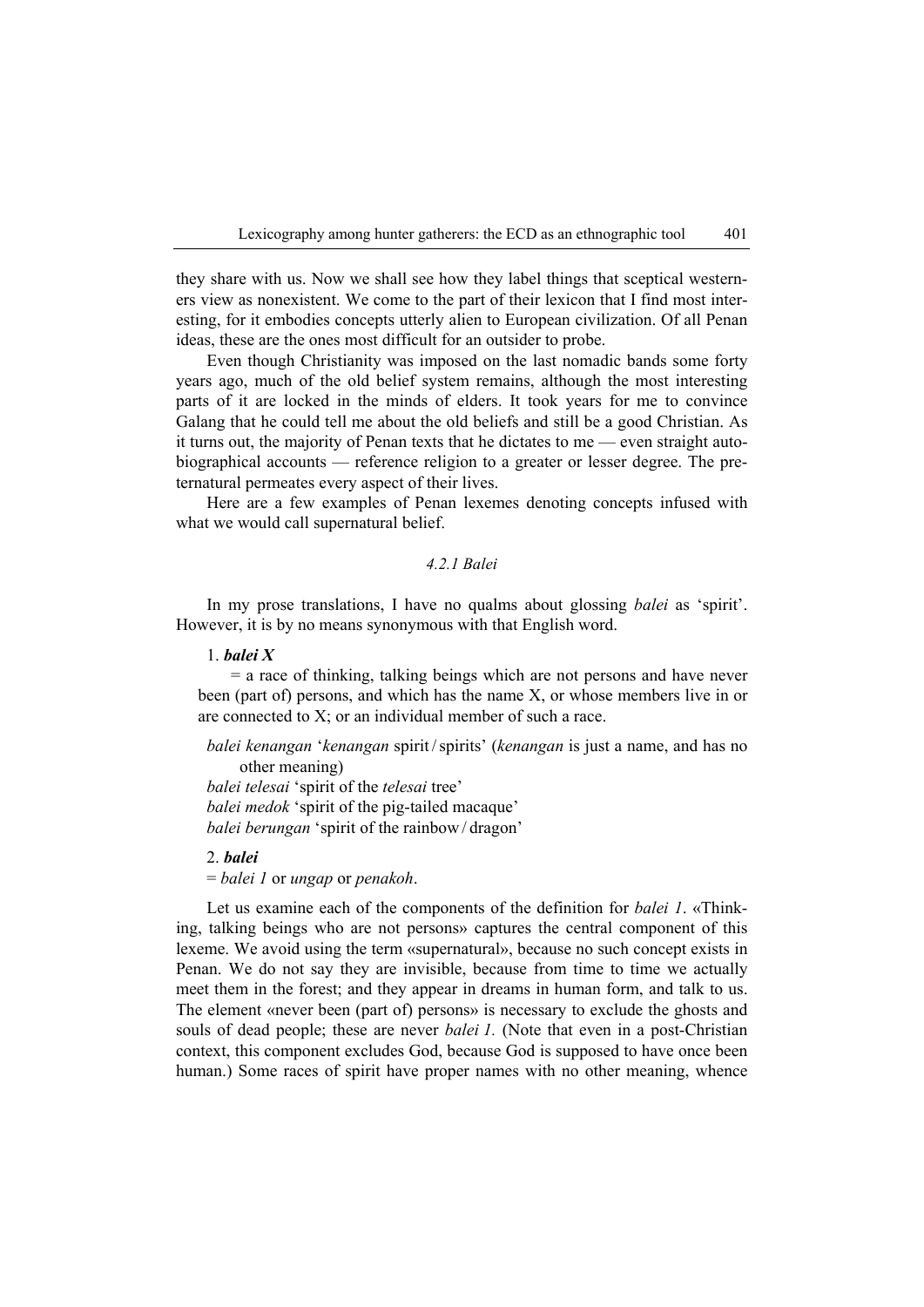«which has the name X». Most spirits are associated with a particular kind of object or living thing, and their names are of the form *balei X*, where *X* denotes that thing; whence the penultimate component of the definition. The last component, «or an individual member of such a race», and the component «race» itself, are necessary because all spirits belong to a given *bengesa'*, which is also the term used to denote ethnic groups, such as Penans, Kayans, Ibans, Malays, and Chinese. You can't think of an individual spirit without thinking of its race, and usually naming the latter.

It is safe to say that entities having names of the form *balei X* constitute the vast majority of supernatural beings.

The second lexeme, *balei 2*, is an «umbrella» term for three major categories of supernatural being, the *balei* proper as well as *ungap* and *penakoh.* The latter two are themselves umbrella terms for different races of beings. *Balei 2* has no actants; *\*balei ungap* and \**balei penakoh* are impossible. Furthermore, you rarely use the vocable *balei* to refer to *ungap* or *penakoh*: but since you can, I am forced to posit this lexeme. Logically speaking, it should precede *balei 1*, since it is a broader category; however, I feel that it is in fact an extended meaning of *balei 1* and therefore should follow the latter. The positing of a separate lexeme is all the more necessary since there are at least two categories of *ungap* that can be thought of, in a certain sense, as being ghosts of the dead, or at least arising from them: and «former humans» do not fit under the definition of *balei 1*. (More on this presently.)

### *4.2.2. Sahé*

Another key concept in the Penan belief system is *sahé*, which for convenience I routinely gloss as «soul». But it is by no means synonymous with the latter.

#### *sahé X Y*

 $=$  something inside person Y and connected to Y's X, X being either a part of Y's body or Y's entire body; and which can leave Y's body without Y's knowledge and travel, and which can encounter problems while outside Y's body, resulting in hurt or sickness to X; after Y's death, Y's *kenin*, (seat of mood and virtue) *penyeruh* (faculty of thought), and *tenesen* (memory) become part of it, and it travels to the mouth of the River Apai in order to cross this and enter an afterworld where it remains permanently.

| sahé maten ké' | soul eye mine      | 'soul of my eye'       |
|----------------|--------------------|------------------------|
| sahé bok lu'   | soul head-hair our | 'soul of our hair'     |
| sahé usah néh  | soul body his/her  | 'soul of his/her body' |

*Sahé* is like English 'soul' in the Judeo-Christian tradition, insofar as it is something inside a person (and only a person) that survives the death of the body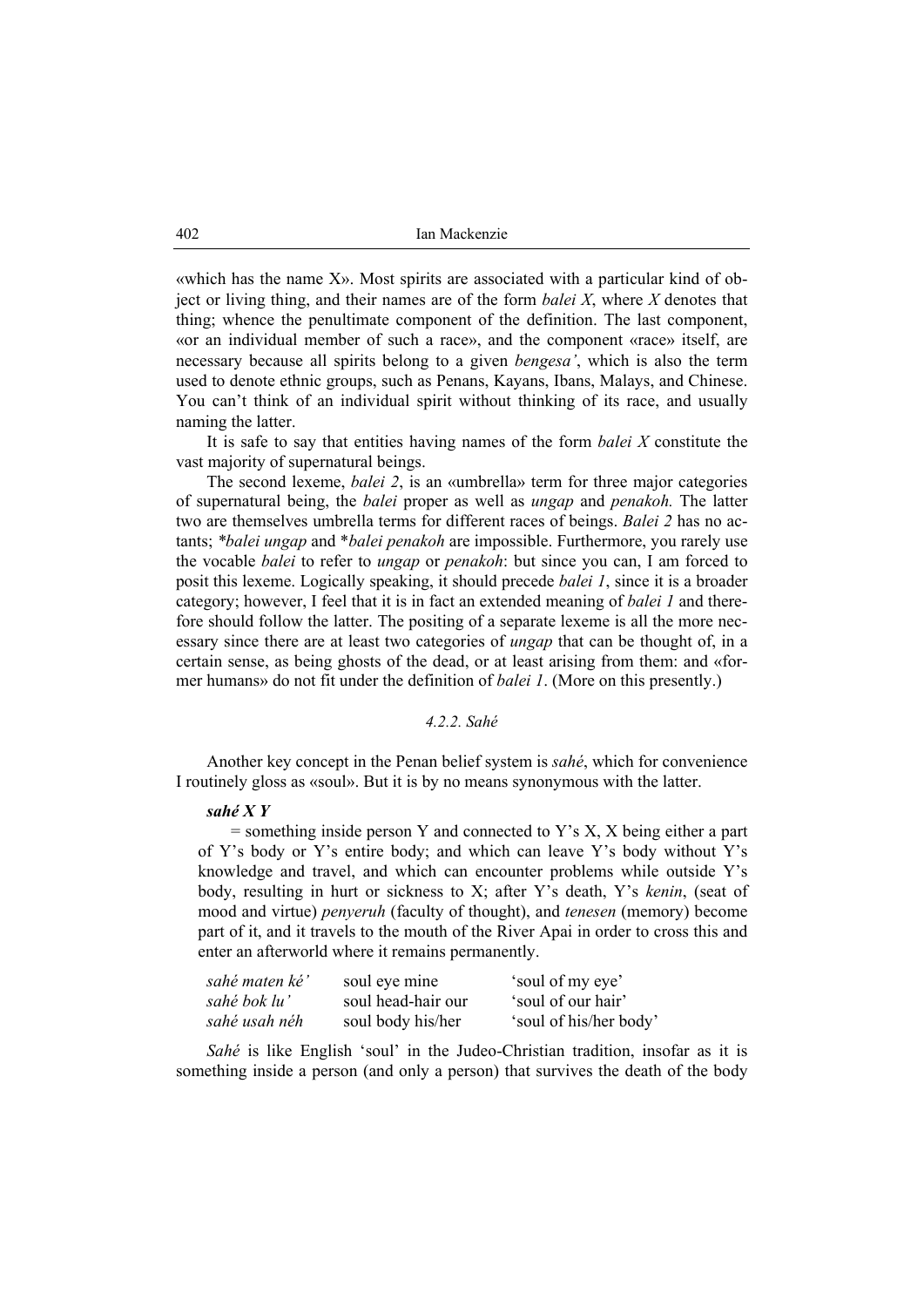and travels to an afterlife. There the similarity ends. The primary role of *sahé* is as a causer of illness. *Sahé*, in their travels, don't have much sense; they break taboos, and disturb dangerous objects like salt springs and termite mounds. This causes them to fall sick, and their ailment is shared by the body part they represent. One has as many souls as named body parts. There is also a soul of the body as a whole; this is a sort of agglomeration of all the souls, something like the way the Christian deity is an agglomeration of three distinguishable elements. If this *sahé usah* has a problem in its travels, then the whole body will fall ill. It is also the *sahé usah* that travels to the afterlife, having «incorporated» the three components of X's person that we would call «consciousness». Note that while X is alive, X has no awareness of his/her *sahé.* 

As a means of healing a sick person, a spirit medium can send one of his helper spirits to talk to a wandering soul and coax it into coming home. The soul may state certain conditions that must be met before it will return to the body of the sick person. The spirit then returns to its master to report on the encounter. The patient is not aware of his/her soul's conversation with the spirit unless the spirit medium describes it.

Some of the information in the two preceding paragraphs should appear in the encyclopaedic zone of the entry for *sahé*. This brings us to the problem of how to distinguish lexical from encyclopaedic information in the case of lexemes denoting supernatural phenomena. Consider Mel'čuk's injunction:

An ECD lexicographic definition must by all means avoid including any information about the real world (i.e., encyclopedic information), beyond what is strictly necessary to distinguish the meanings of LUs being described  $2<sup>3</sup>$ .

But what precisely is «the real world» when we are discussing the realm of spirits? All possible information about *sahé* derives not from reality, but from intellectual invention. It may also be unique to Penan culture, and much of it may be essential knowledge for a foreigner trying to construct semantically plausible texts using the word *sahé.* I would suggest that in cases like this there is a grey area between lexical and encyclopaedic information. The lexicographer must know the culture well enough to understand which aspects of the phenomenon being described are central to it, and refer to these in the definition.

Nonetheless, we can still invoke Mel'čuk's «criterion of linguistic relevance»  $24$ , or at least something similar to it, to identify information that must be included in the definitions of lexemes denoting supernatural phenomena. This criterion states that a lexeme's definition must contain a given component if this component is also contained in the definition of a second lexeme that is formally linked to the first one.

 <sup>23 (</sup>Mel'čuk 2006).

 $^{24}$  Ibid.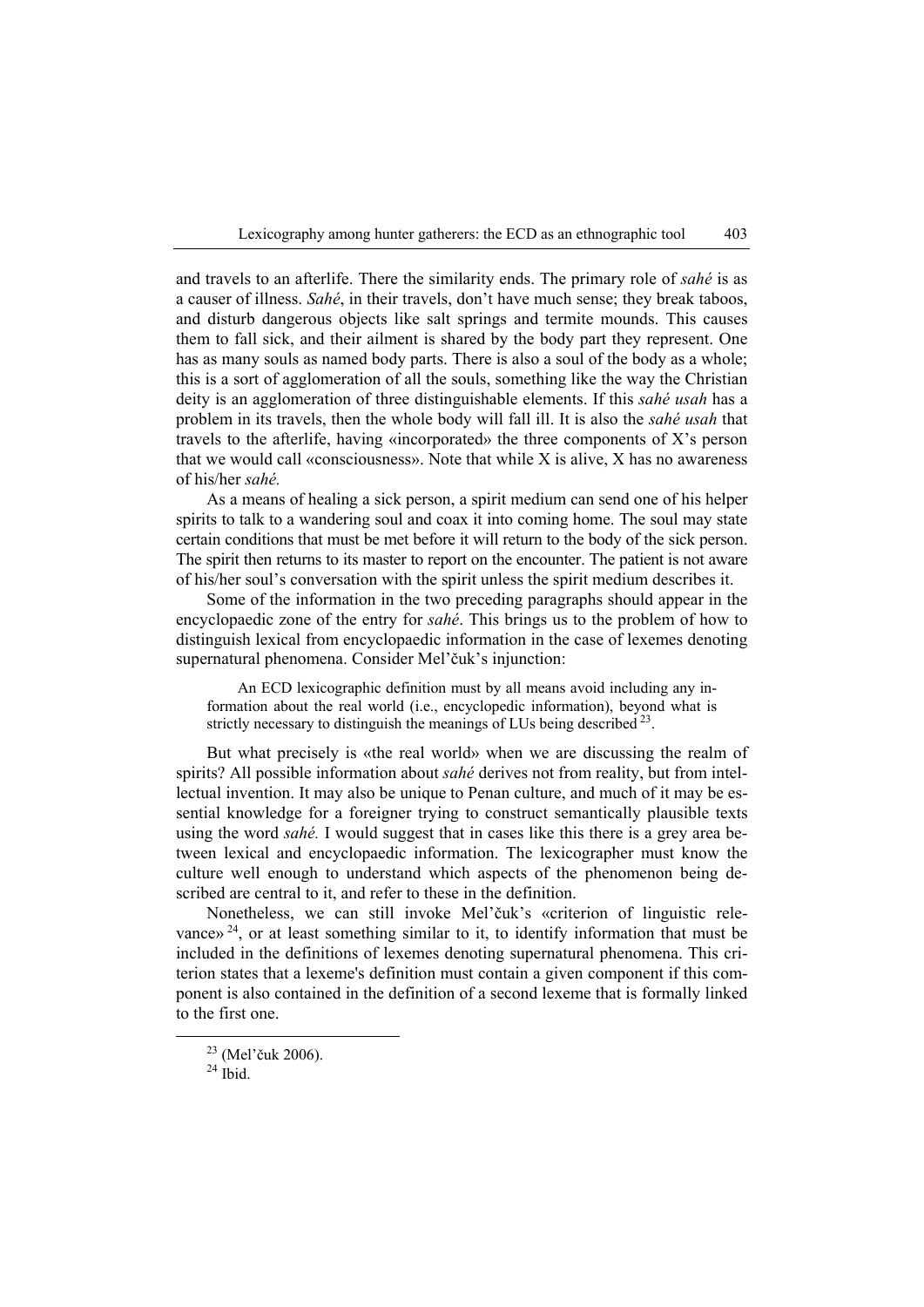In fact, there is such a second lexeme — *pesahé*, which contains the root *sahé*, and denotes a game played by two lovers. They peel and feed fruit to each other, and this procedure is supposed to call back the loved one's soul so that it remains in his/her body and does not cause sickness. This second lexeme *pesahé* thus not only incorporates *sahé* in its meaning but also the dangerous wanderings of the latter; therefore those soul wanderings must be described in the definition of *sahé*.

Our definition of *sahé* also refers to its role-change after the death of the person to whom it belongs. Then, and only then, does a *sahé* assume a person's personality. I do not have to rely on simple statements to this effect from my informants. There is independent lexical evidence for the reality of a conscious soul post-mortem. Among other things, there is a proverb that refers to the conscious efforts of *sahé* residing in an afterworld to guarantee that fruits will be abundant in a given season.

As to the reference to the mouth of the Apai, it is justified by a lexicalized simile referring to a sloppy packing job. A misshapen backpack is compared to the one carried by a soul as it travels to that river.

Note also that a *sahé* is 'inside a person', rather than being 'part of a person', because while the person is alive, it is not part of his/her personality <sup>25</sup>.

### *4.2.3. Beruen*

This is another important religious concept, and in prose translations I gloss it as 'ghost'. However, in most respects it is very different from the European «ghost».

#### *beruen X*

= (i) something that leaves X's body after the death of X and remains permanently on the earth; it can think and talk but moves more slowly than a person and often acts in ways opposite to those of a person; it *tawai* (thinks fondly of, and yearns for) its kinsfolk, and seeks to approach them in order that they might *tekenah* (fall ill due to proximity with something/someone imbued with power or magic), causing them to die so that they will join it and once again keep it company; (ii) the *ungap* that caused the death of X, which normally *nganan* (tends and guards) the place where X's body was abandoned, and which will cause a person who comes too close to that place to *tekenah* and die, thus giving it a new corpse to eat.

This definition contains what may strike one as a curious conjunction. How can the ghost of a dead person and the demon that killed it be one and the same? But in the Penan mind, *beruen* incorporates both simultaneously. I can find no principled way of dividing this vocable into two, no context in which a putative

 <sup>25</sup> Compare the treatment of «soul» in (Wierzbicka 1992).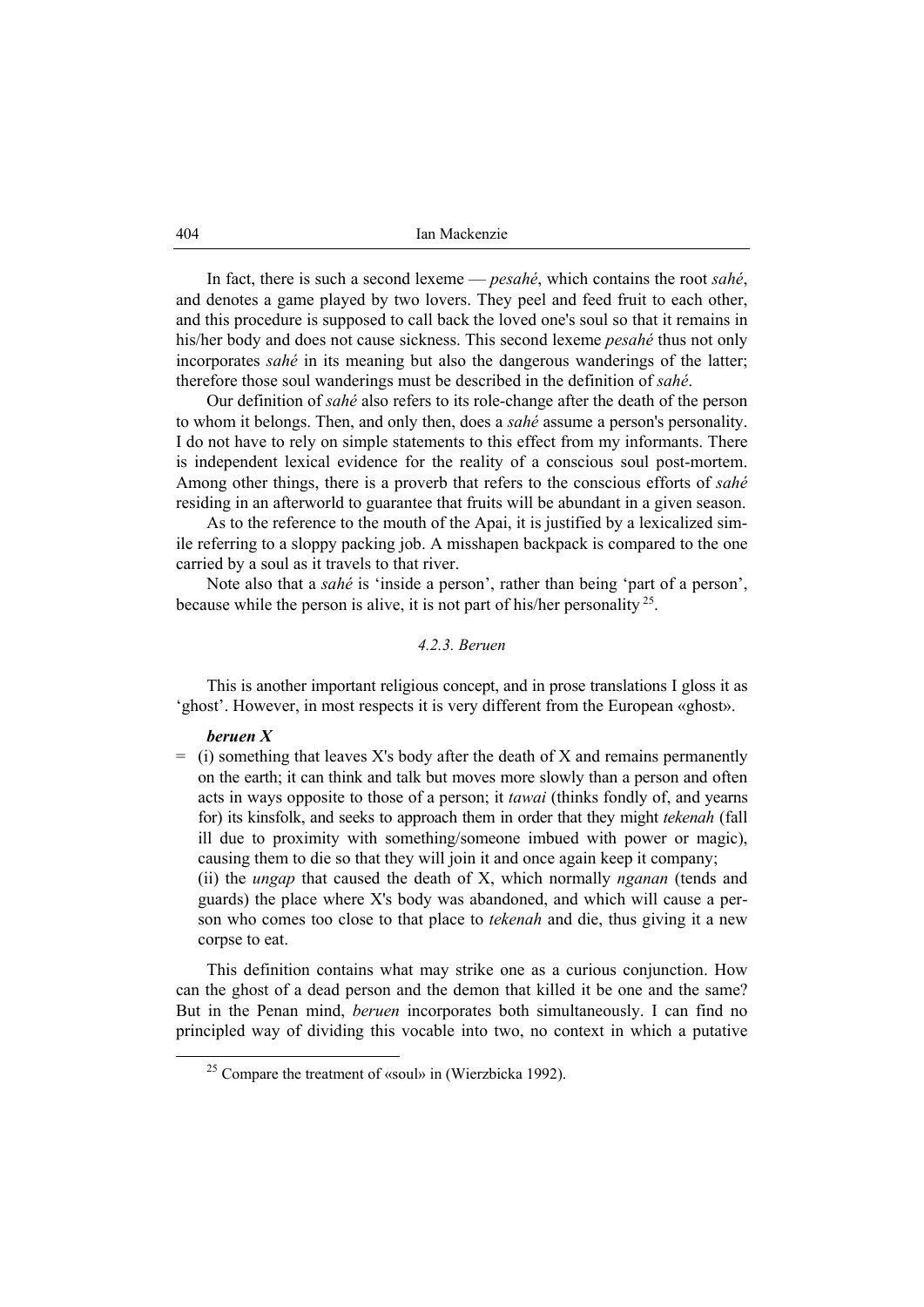*beruen 1* and *beruen 2* exist simultaneously as separate entities. A *beruen* has but one role: to make people sicken and die. But its origin and motives can be thought of in more than one way  $2^6$ .

The component 'leaves  $X$ 's body after the death of  $X$  and remains permanently on the earth' establishes the fundamental difference between *beruen* and *sahé.* The latter travels immediately to one of the three afterworlds, while the former stays forever on earth. The component 'can think and talk' is justified by canonical myths in which ghosts speak. It establishes their humanoid nature. However, it should be explained in the encyclopaedic zone that human beings almost never see or hear ghosts. The three Penan words used in the definition *— tawai*, *tekenah*, and *nganan —* are so intimately connected with ghosts that it is almost impossible to talk about the latter without uttering them. The components 'moves more slowly than a person and often acts in ways opposite to those of a person' exist because ghosts are described as being slow and perverse. Among other things, *beruen* show their love by killing their relatives. Although not supported by any known lexical data, these components are justified not only by explanations from informants but by fixed rules of behaviour. Immediately after a death, the corpse is wrapped and abandoned in a house, and the band camp for the night a short distance away. The following day they migrate, putting a geographical barrier between themselves and the slow ghost.

On that first night, the kinsfolk of the deceased lay down a trail of upside down leaves between the corpse and their bivouac. This is so the stupid ghost will find its way to them, and not mistakenly end up near a different family, endangering them. Leaves laid in a row are a conventional sign; the leaf tips always point in the direction of travel. However, when laid down for the benefit of a ghost, the tips point toward the corpse, and away from the campsite. This is because *beruen* act in ways opposite to those of human beings.

Note that a *beruen* guarding a grave can also be called *ungap*; whence the previously mentioned need for the lexeme *balei 2.* (In particular, there is one kind of «ghost» called *ungap tilo*, 'male-genitalia demon'. This is the *beruen* of a woman who has died in childbirth, and who seeks to avenge herself on the entire male sex. She will pursue a man and eat his testicles.)

#### *4.2.4. Liwen*

Discussion of the concept Penans call *liwen* showed up in the ethnographic literature decades ago  $27$ ; furthermore, similar beliefs are held by other Bornean peo-

 $26$  It is in the nature of religion to conflate contradictory phenomena. This is another case somewhat analogous to the Christian trinity. Consider the crucified Jesus who, when talking to God, must logically be addressing Himself.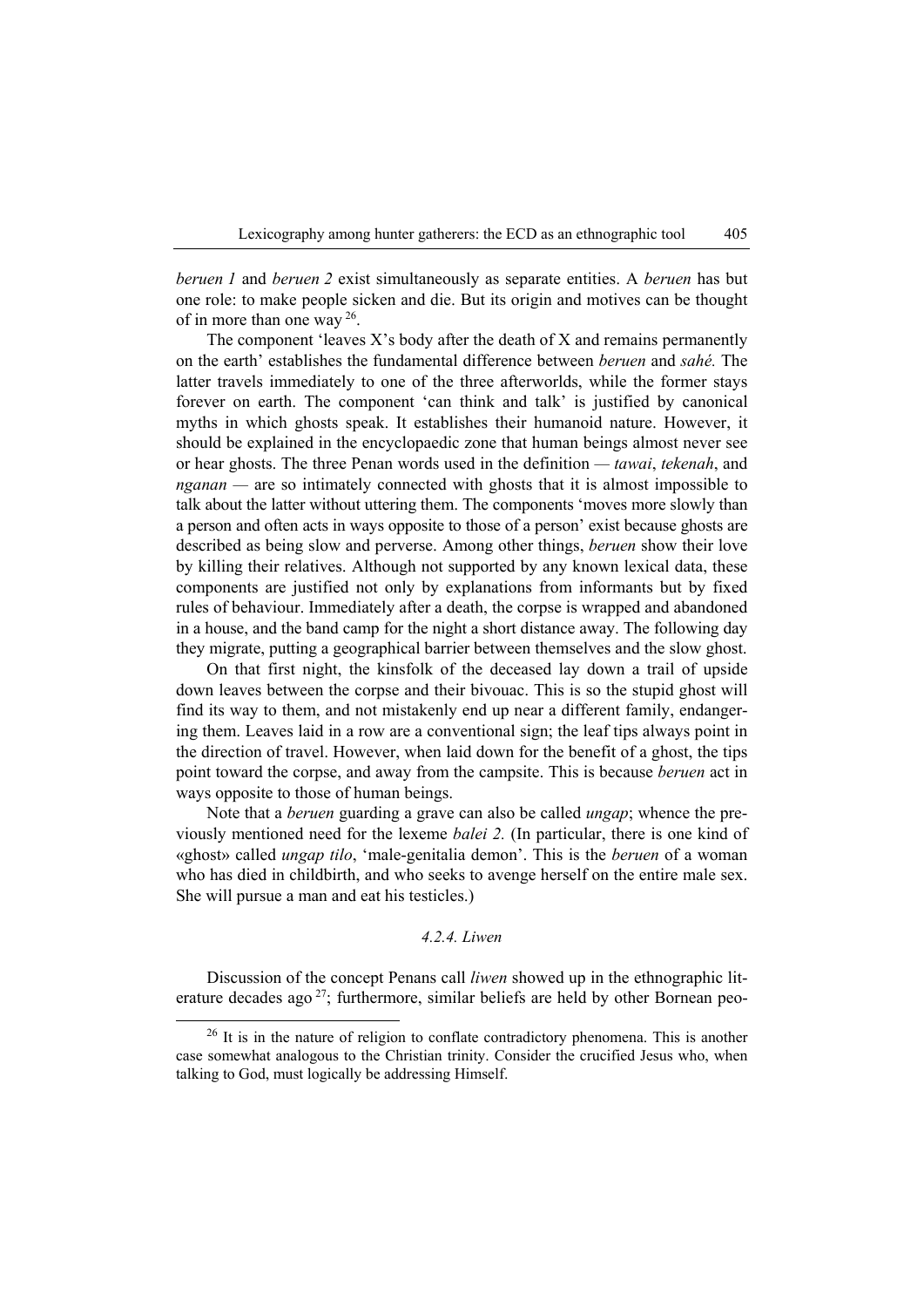ples. The existing literature claims that a thunder spirit punishes human beings for mocking animals. Dressing up a monkey in a skirt and laughing at it would be a typical example. Unfortunately, things are not so simple.

Here are some examples of activities that may anger a *liwen* spirit to different degrees, and cause said spirit to lash out with lightning and dangerous winds, or even hurl down thunder stones and literally petrify a community.

Children tie a scrap of cloth around a cat, declare that it's a loincloth, make it dance, and laugh at it.

People watch a *su'ung* lizard as it spontaneously changes colour, and comment on it or laugh.

People see an Australian missionary make a thing that looks like a weaving board (i.e. a tape recorder) speak human words, and then comment aloud on what they have all just observed.

People later see the same missionary trying to dance in the Penan style, and laugh uproariously at the sight.

These examples are from situations where something or someone is doing something aberrant, either spontaneously or as a result of human intervention. In the case of the *su'ung*, this rarely encountered creature is doing something strange that lizards normally never do.

The definition that follows contains *liwen 1*, which is a noun denoting the nature of the punishment inflicted by the spirit.

### 2. *X liwen uban néh Y hun Z W* (X *liwen* for Y-ing when Z W-s)

*=* X suffers *liwen 1* for having Y-ed when Z W-s, W-ing not being in the nature of things, creatures, or persons like  $Z$  to perform:  $Y = mala'$ 'laugh' or *ma'ah* 'verbally call attention to something in direct or undisguised fashion'.

Example: *Iah liwen uban néh mala' hun medok sayau.* He/she (X) suffersliwen because he/she laughs (Y) when the-monkey (Z) dances (W)

(To make it easier to analyse the translations, I underline the respective actants as well as labelling them.)

# *4.2.5. Pelin*

We come to a Penan lexeme which puzzled me for many years. I long wondered why a single vocable would denote ideas as different as 'deformed' and 'clumsy'. In the end, I finally realized that while *pelin* is indeed multi-lexemic, its constituent lexemes are closely related semantically.

 $27$  See (Needham 1967).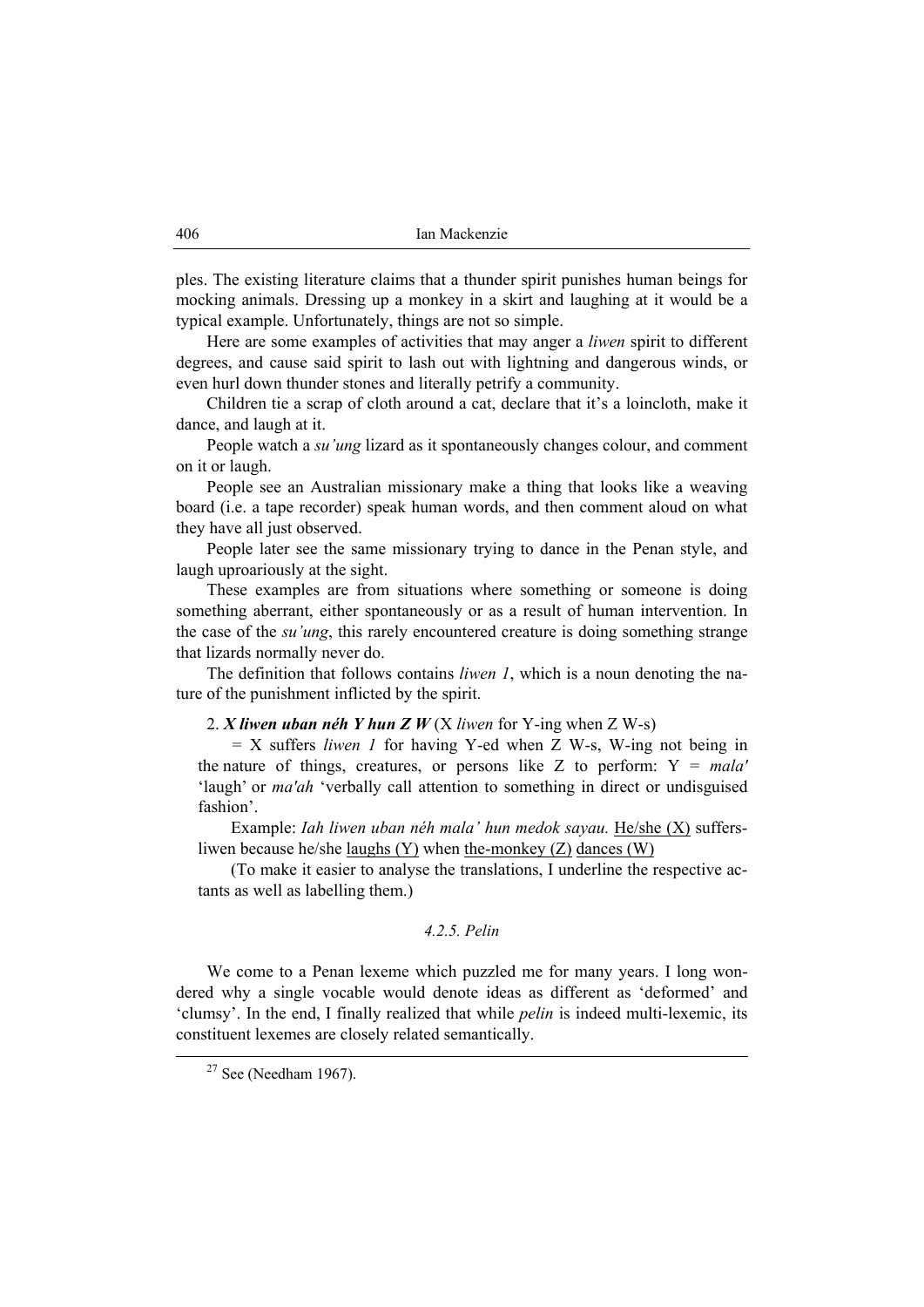# 1a. *X pelin Y uban P* (X *pelin* because P)

 $=$  X acquires a strange or disabling characteristic Y, because P: and Y looks like it is the result of what happened when P: P denotes a proposition

(i) *Anak néh pelin pejang ujun néh uban néh nyapa tuyah metep ujun medok hun do néh nemalé.* His child  $(X)$  is *pelin* ( $\approx$  deformed with) cleft palate (Y) because he played around while butchering a monkey and cut through its mouth while his wife was pregnant (P).

The causation here is always «supernatural», but I don't use that word, because as mentioned the concept doesn't exist in Penan. The breaking of certain taboos makes *pelin 1a* much more likely, and these taboos must be described in the encyclopaedic zone.

# 1b. *X pelin Y uban P* (X *pelin* Y because P)

 $=$  X acquires a strange or disabling characteristic resembling Y, because P: and Y resembles something connected with the fact that P: P denotes a proposition

- (ii) *Hun bua raha nyakit nah pat lo'ong adang néh sieng uban néh pelin jipen tepun, uban jipen tepun pat éh kebit.* When there are four *raha nyakit* fruits, that means they are tiger's bait, because they  $(X)$  are *pelin* ( $\approx$  oddly similar to) tiger's teeth  $(Y)$ , because a tiger's teeth are long and there are four of them (P).
- (iii) *Lakei éh pelin jin é'éng néh avé gem néh.* A man (X) *pelin* (disabled in some way or another) from the waist down.
- (iv) *Akeu pepunyai timah bateu pukat mujek éh lem jah kuren doko éh meket jadi lajang. Tapi' hun néh meket iah pelin barei pigan sa'at layan awah, iah bé' omok kivu pengelo ké'.* I melted lead and poured it into a clay container so it would congeal and form a cooking pot. But when it congealed, it (X) *pelin* ( $\approx$  deformed) like an ugly plate, not the way I wanted it.

(Examples (iii) and (iv) could also be placed under *pelin 1a*, insofar as Y and P are not expressed in them.)

### 2a. *X pelin P uban R* (X *pelin* P because R)

 $=$  X acts in a strange or ineffective way resulting in P, because R: and the proposition P denotes an event resembling the earlier event denoted by the proposition R.

(v) *Boh éh juk kelap ayau ri' lanyu pelin pujek telo néh barei sulat tetong balong rai kekat belat avé tahat néh ri' purun rih bepih ke' lah uban anak néh éh moko tong lamin rai pesayoh tong atip na'o ri' pujek lah bolo telak ri'.* So he was about to escape from the enemies [when] suddenly [he] *pelin* all his blowdarts got spilled onto the ground [by his clumsiness] (P) like so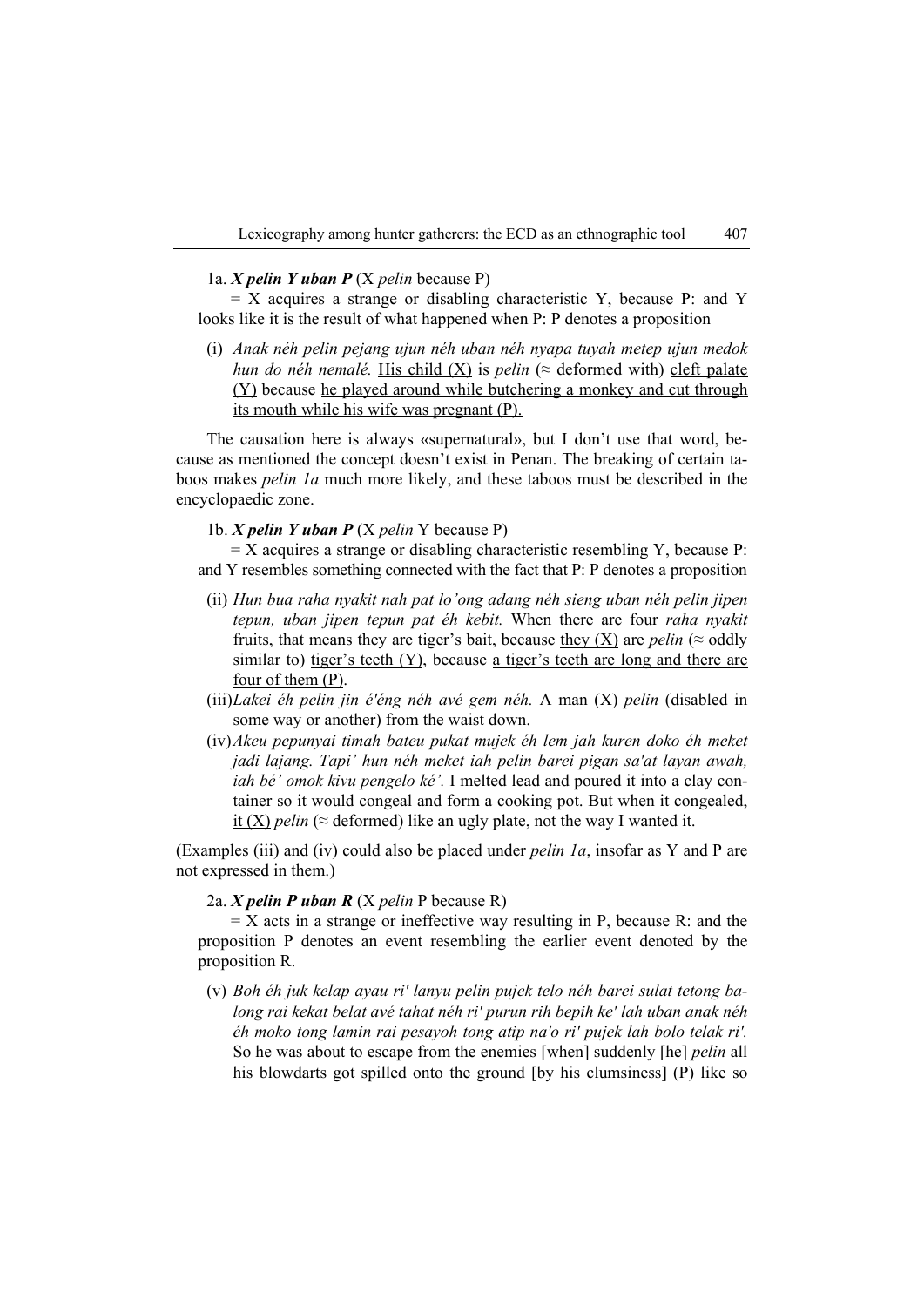many porcupine quills, because his children at home fought over the bamboo tube full of sago forks and spilled them (R).

(Note that X is not realized in the surface syntax of this sentence.)

2b. *X pelin Y uban P* (X *pelin* Y because P)

 $=$  X Y-s, and X's Y-ing is strange or results in X being ineffective: and X's Y-ing denotes an event caused by, and resembling, an earlier event denoted by the proposition P: Y denotes a predicate

(vi) *Pu'un lakei ja'au éh mavang ayau. Anak lakei inah éh moko tong lamin tojo getungan raho inan kayeu déhé lamin réh boh ka' ha' anak inah: «Iteu itut kei». Boh lakei ja'au inah na'at getungan raho inan kayeu dani avang néh boh lakei ja'au ri' pelin ngeradau «Iteu itut kei», boh ha' néh radau nenéng ayau ri' ayau tio kelap.* There was a man lying in ambush for enemies. The man's child who was staying behind in the house pointed to a *getungan* ant climbing down a nearby tree and said, «Look at this». Then the man saw a *getungan* ant climbing down a tree near his hiding place, and he (X) *pelin* shouted «Look at this», (Y) and the enemies heard his shout and fled.

P does not appear here; but a statement semantically equivalent to it is made in the preceding sentence.

(vii) *Anak teu pelin lakau.* child this pelin walks 'this child walks in a strange, sluggish, or clumsy manner'.

# 2c. *X pelin Y*

 $=$  X acts in a strange or ineffective way, caused by and reminding one of Y that happened previously.

(viii) *Avé hun iteu penakoh pelin. Penakoh kahut péh avé hun iteu «Kung, kung, kung», uban néh pelin ha' réh muja' tulang néh lem song nah.* Up until this day the *penakoh* (kind of ogre) is *pelin*. The *penakoh* still makes the noise, «*Kung, kung, kung*», for it (X) *pelin* the sound made by the person who pounded its bones in that rice mortar (Y). (i.e. the sound made by the mortar was «*kung, kung, kung*», and this is the sound *penakoh* make nowadays.)

# 2d. *X pelin Y*

= X performs a strange or ineffective act, as if X were *pelin 2a* or *2b*; this act reminding us of a behaviour or characteristic of Y

(ix) *Iah pelin aseu.* He *pelin* dog. (e.g., he might be strangely scratching himself like a dog.)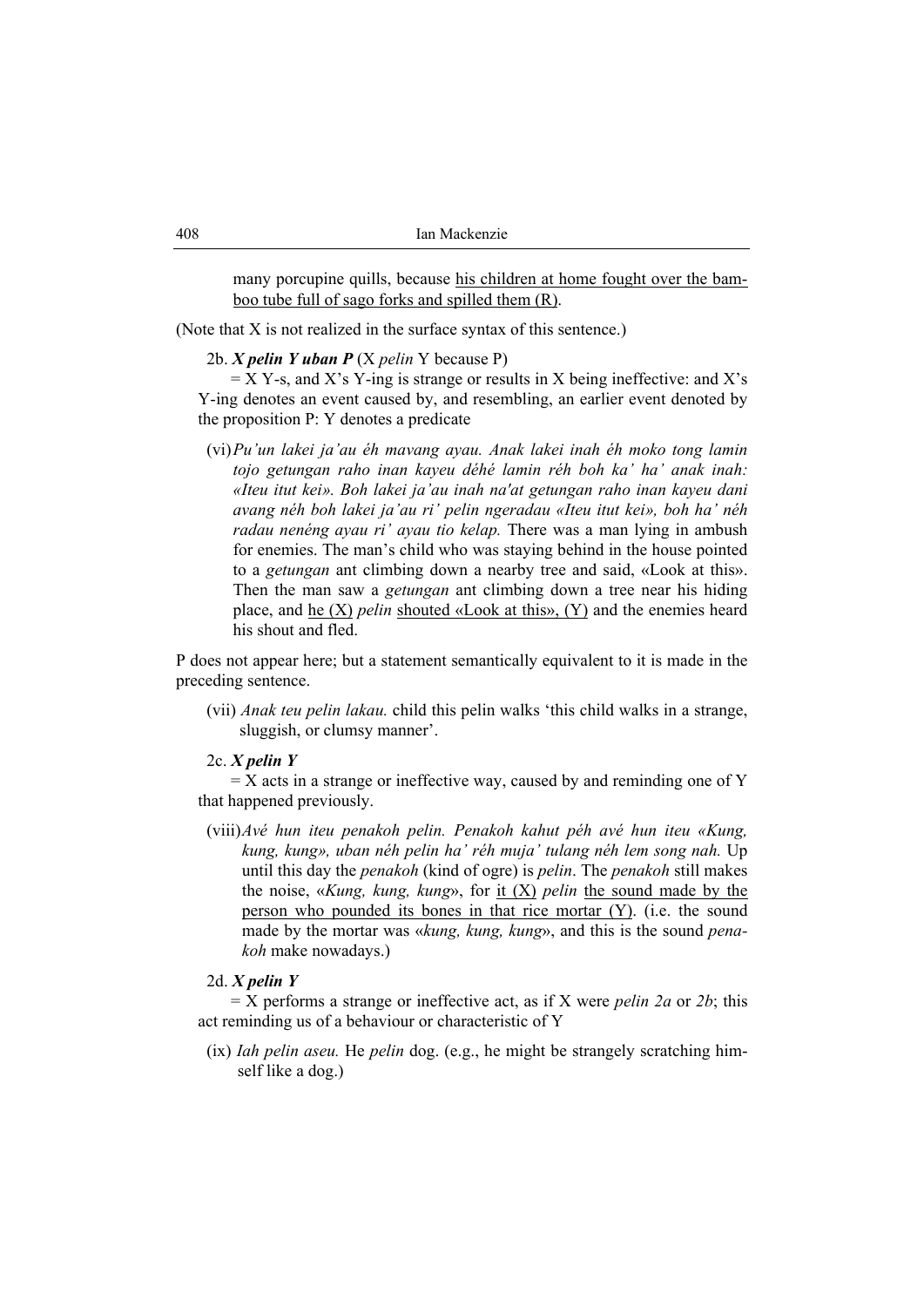All lexemes of the vocable *pelin* are linked by two semantic components: (a) occurrence of a strange or disabling characteristic or act, and (b) causation of the characteristic/act by a previous event with analogous characteristics.

The reader might have noticed that some of the examples, including (iii), (iv), and (vii), do not express this second component. Should they therefore be placed under separate lexemes *pelin* that do not presuppose supernatural causation?

Before answering that question, I should first point out that example (iv) was cooked up by me to test the limits of the meaning. It was then approved by an informant. It therefore may not be a typical use of *pelin.* But Penans would readily assume the failure described was supernatural; for in their world, all occult causation is inextricably connected with the spirit world. On every occasion where I have observed the spontaneous use of *pelin*, even where only the first actant is expressed, it has been in contexts where the causation is either explicitly supernatural, or puzzling and inexplicable <sup>28</sup>. Consequently, I am convinced that the core meaning of *pelin* contains the two mentioned semantic components.

Since as far as I know *pelin* is the only word Penans have to denote such ideas as 'clumsy', 'strangely inept' or 'disfigured from birth', whenever they want to describe these phenomena they must use a lexeme that presupposes supernatural causation. Such is the effect of lexical categories on thought.

### **5. Discussion**

This paper has presented extracts from a number of entries of an ECD of the Eastern Penan language. These entries describe some parts of the most complex and inaccessible area of Penan culture. In this way I have sought to illustrate the interdependence of lexicography and ethnography. One cannot write a dictionary that is either accurate or complete without thoroughly studying the culture of the people who speak the language in question.

Conversely, accurate ethnographic descriptions cannot be written unless the student knows the exact meaning of the lexemes that label the cultural concepts being treated. I will illustrate this caveat with an example.

The late Rodney Needham, an anthropologist who studied the Eastern Penans in the 1950's, wrote an article about *liwen*, a phenomenon we have treated above 29. In this article, he incorrectly identifies the phenomenon as supernatural punishment that results from the mockery of animals. A review of my definition will show it is no such

 $28$  For example, two of the examples in this paper are taken from a myth I collected entitled *Suket irah pelin mavang ayau* 'Story of the *pelin* ( $\approx$  clumsy) people ambushing enemies'. The third actant is not expressed in the title, i.e. the reasons for the clumsy behaviour, but all the incidents related in the story make explicit reference to the latter.

 $29$  (Needham 1967).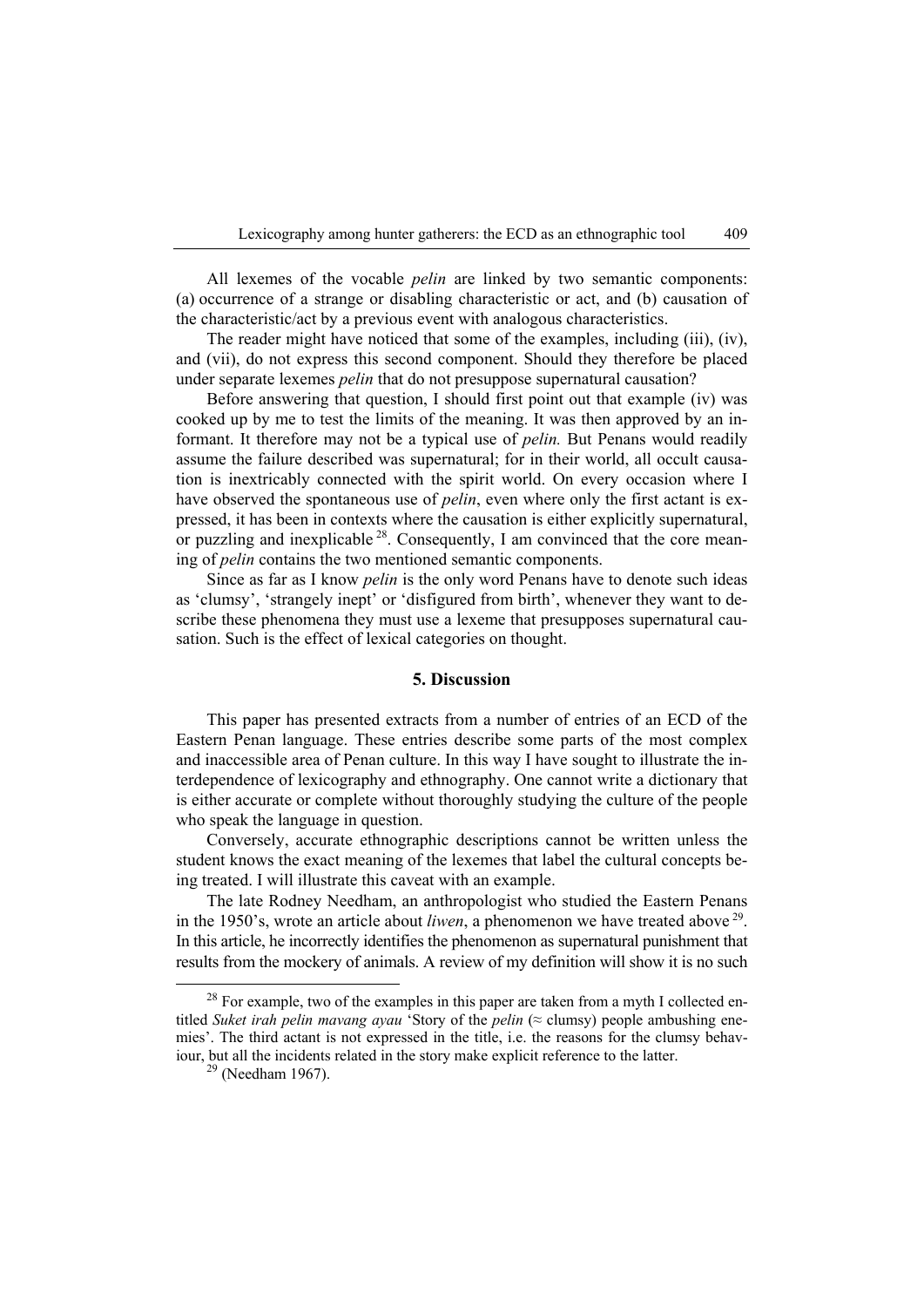thing; furthermore, there is a lexeme *peja'* which is quite close in meaning to 'mock', and it is never used in connection with *liwen.* But this error I can forgive him; he was not there long enough, and simply had not collected enough data to discover the true nature of *liwen.* I reproach him for a different error: a false assumption he makes about the meaning of *balei*. He describes *liwen* spirits as «the god Balei Liwen».

As my definition of *balei* shows, each belongs to a race. There is no such thing as a singular spirit of anything. One would expect, for example, that there would be just one moon spirit, since the moon is a single object; this is not the case. Moon spirits are a race too. Even the creation was performed by a race. «In the beginning, *kenangan* spirit emerged from the barren ground like a mushroom» — so begins their creation myth. Penan has no grammatical plural, and in the absence of context or certain modifiers, the number of objects denoted by a given noun is always vague. Perhaps a single *kenangan* spirit created the world, perhaps several; it's vague. In any case, *kenangan* spirits are a race, and more than one can appear in a given myth. There is no individual with a unique proper name that created the earth.

The fact is that Penans are perfect «animists» in the sense that this word is generally understood in English. Perhaps unfortunately, the term «animist» is not in favour among anthropologists, and the discipline does not seem to be much concerned about the difference between spirits and gods. A «god of  $X$ » — where  $X =$ thunder, river, land, love, etc  $\overline{ }$  is by definition a singular being, and you should be quite sure it is singular before you call it by this English word. Needham's error is a lesson in the perils of applying one's own linguistic concepts to other cultures <sup>30</sup>. Penan has no word for 'god' <sup>31</sup>.

<sup>31</sup> The missionary gave them *Tuhan Allah*, Malay for 'Lord God', so nowadays they could be called animists with an overlay of monotheism. However, *Tuhan* cannot be used

<sup>&</sup>lt;sup>30</sup> I should state that Needham was a brilliant anthropologist and meticulous observer. I can confirm that most of what he did write about the Penans is accurate, and as an observer of their culture more than half a century ago, some of the information he recorded is invaluable today. However, his initial fieldwork lasted only a year, and he split his time between what turned out to be two quite different groups speaking closely related but mutually unintelligible languages: the Western and Eastern Penans. While this makes his achievements all the more remarkable, the simple fact is he didn't have enough time. He might have avoided his blunder if he had been able to accurately translate an invocation to the thunder spirit that he recorded. In order to placate an angry *balei* and quell a storm, Penans offer a lock of hair, and invite the spirit to place it in on its *tilo* or *bono*. The first word means male genitalia; the second one denotes a prolapsed vagina. This is a sign of submission and humility; hair is from the cleanest part of the body, and the genitalia are the dirtiest, particular the vagina (men, and even women, fear its excretions), and all the more so if it is diseased. But the point I wish to make is that the supplicant invokes both male and female genitalia, for he does not know the sex of the particular *liwen* spirit or spirits that he is dealing with. In other words, *liwen* spirits are a race.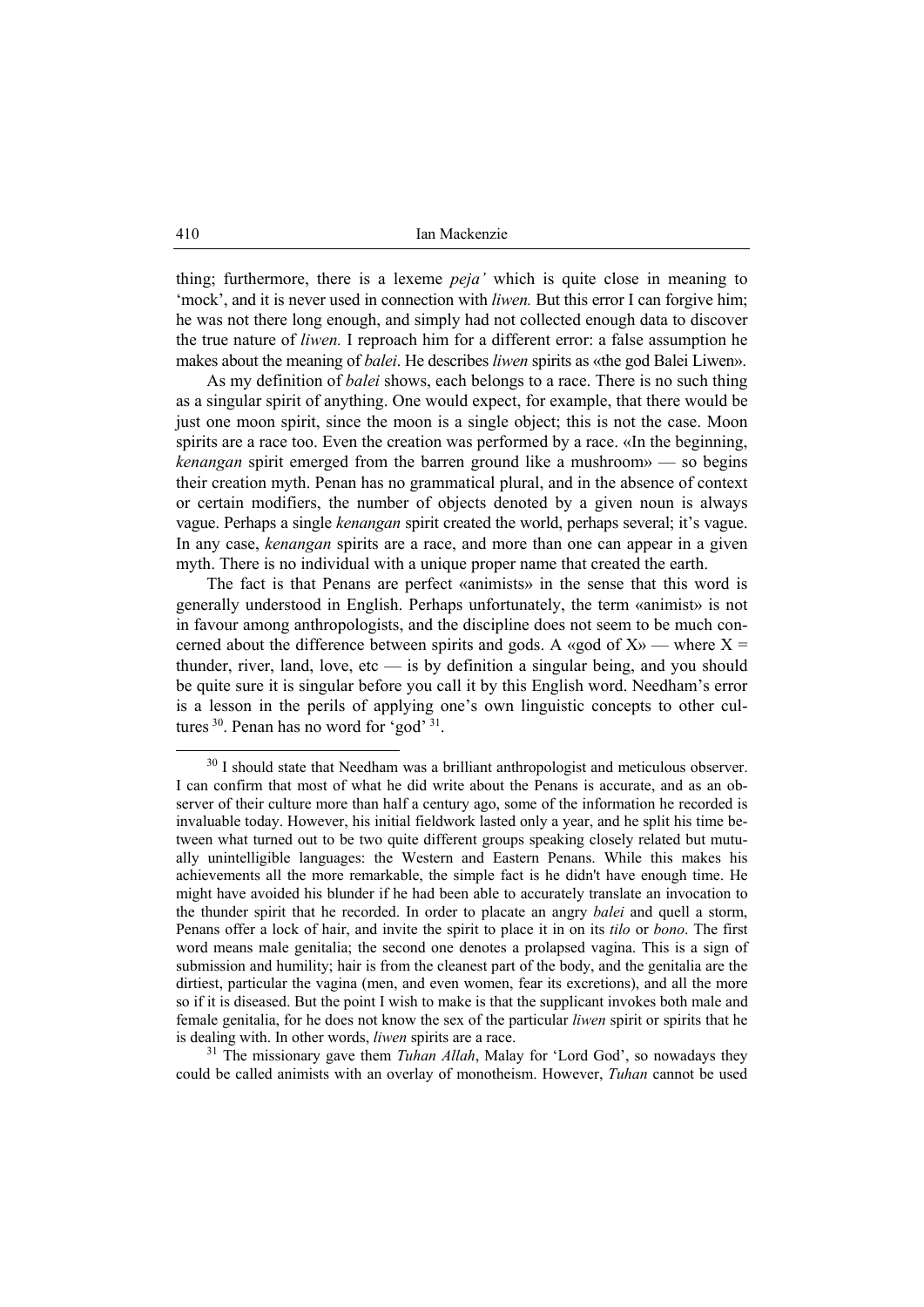# **6. Conclusion**

Nowadays there are very few true ethnographers at work. Doctoral students in anthropology tend to stay close to home, and even when they go far afield it's usually not to study ancient cultures, but to observe the forces that bring a people into the modern world.

Even in the old days, when anthropologists were required to spend a year among a so-called «primitive» people, few students were able to stay much longer than that. Thus, they didn't have the time to properly explore difficult subjects like religion, or even acquire the vocabulary that would enable them to do so. But even when scholars can stay for years in the field, without the right conceptual tools they can easily make linguistic mistakes. It is simply too easy to fall into the trap of glossing a foreign term with a word from one's own language. The result can be a mismatch of meaning, and an error that becomes permanent. The use of ECD methodology helps us avoid such pitfalls. When we write an entry we are forced to critically examine the target lexeme, and make the effort to gather as many examples as we can. Sometimes only in the process of writing a definition does the true meaning become clear.

As we know, the world's languages are dying out at an alarming rate. But the situation is worse than even many linguists apprehend. When most of our colleagues think of language, they think of syntax; and by that criterion, Penan is not yet endangered. Children still learn it, and consequently our heirs will still be able to study its grammar in fifty years. But not so for the vocabulary. The old lexemes are rapidly dying along with the culture they label, and a tsunami of new words, mostly Malay, is washing over the language.

Recording the vocabularies of pre-modern peoples, and the cultures they represent, is the most urgent task confronting linguists and ethnographers in the 21st century. It is truly tragic that so few people are carrying out this work.

Without the tools of semantic analysis afforded by the ECD, I simply would not have been able to pick apart the patterns of Penan thought as successfully as I have, or record them in such coherent form. For giving us the wonderful tools of the Explanatory Combinatorial Dictionary, I will be forever grateful to my dear friend and mentor, Igor Mel'čuk.

## **Bibliography**

Davis, Mackenzie, Kennedy 1995 — *Davis W., Mackenzie I., Kennedy Sh. Nomads of* the Dawn; the Penan of the Borneo Rain Forest. San Francisco: Pomegranate Artbooks, 1995.

l

with any sort of plural meaning; when I tried, I only caused consternation and incomprehension. When I translate classical myths for them, I am forced to translate «Jupiter» as 'king of all the spirits', «Mars» as a 'spirit of fighting', and so on.